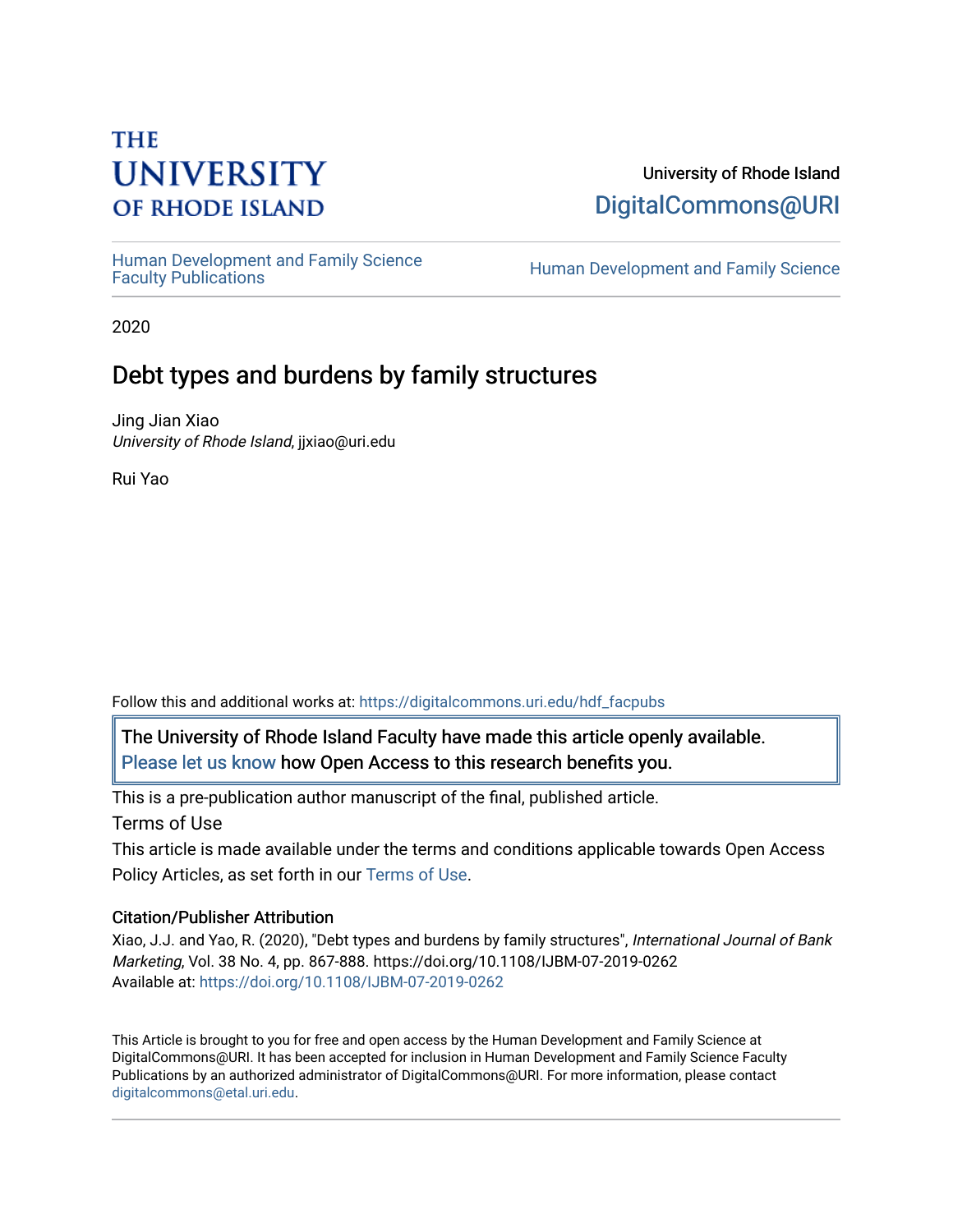Xiao, J. J., & Yao, R. (2020). Debt types and burdens by family structures. *International Journal of Bank* 

*Marketing*. Published online.<https://doi.org/10.1108/IJBM-07-2019-0262>

# **Debt Types and Burdens by Family Structures**

# **Abstract**

- Purpose: The purpose of this study is to examine family structure differences in debt types and burdens of American families.
- Design/methodology/approach: Data are obtained from the 2016 Survey of Consumer Finances. Eight types of family structures, five specific debts, and two debt burden indicators are examined with multivariate logistic regressions.
- Findings: After controlling for several socioeconomic variables, multivariate logistic regression results show that married with children families are more likely than five other family types to have any debt. In terms of specific debts, married with children families are more likely than six other types of families to have mortgages, four other types to have credit card loans, five other types to have to vehicle loans, three other types to have education loans, and one other type to have purchase loans. Married with children families are more likely than three other types of families (childless married couples, single males, and single females) to be late in debt payment for 60 or more days.
- Research limitations/implications: The data are limited to one-year cross sectional data. To gain more insights on this topic, panel data could be used.
- Practical implications: The findings can be used for financial service professionals to identify loan demand and risk associated with various family structures and develop effective marketing strategies to serve these clients.
- Social implications: The findings are informative for public policy makers to develop family-friendly economic policies and for consumer educators who help consumers make effective financial decisions when borrowing various types of loans.
- Originality/value: First, this study uses an innovative definition of family structure that counts several nontraditional family structures. Second, this study examines family structure differences in holdings of five specific debts together.

Keywords: debt, debt burden, family structure, Survey of Consumer Finance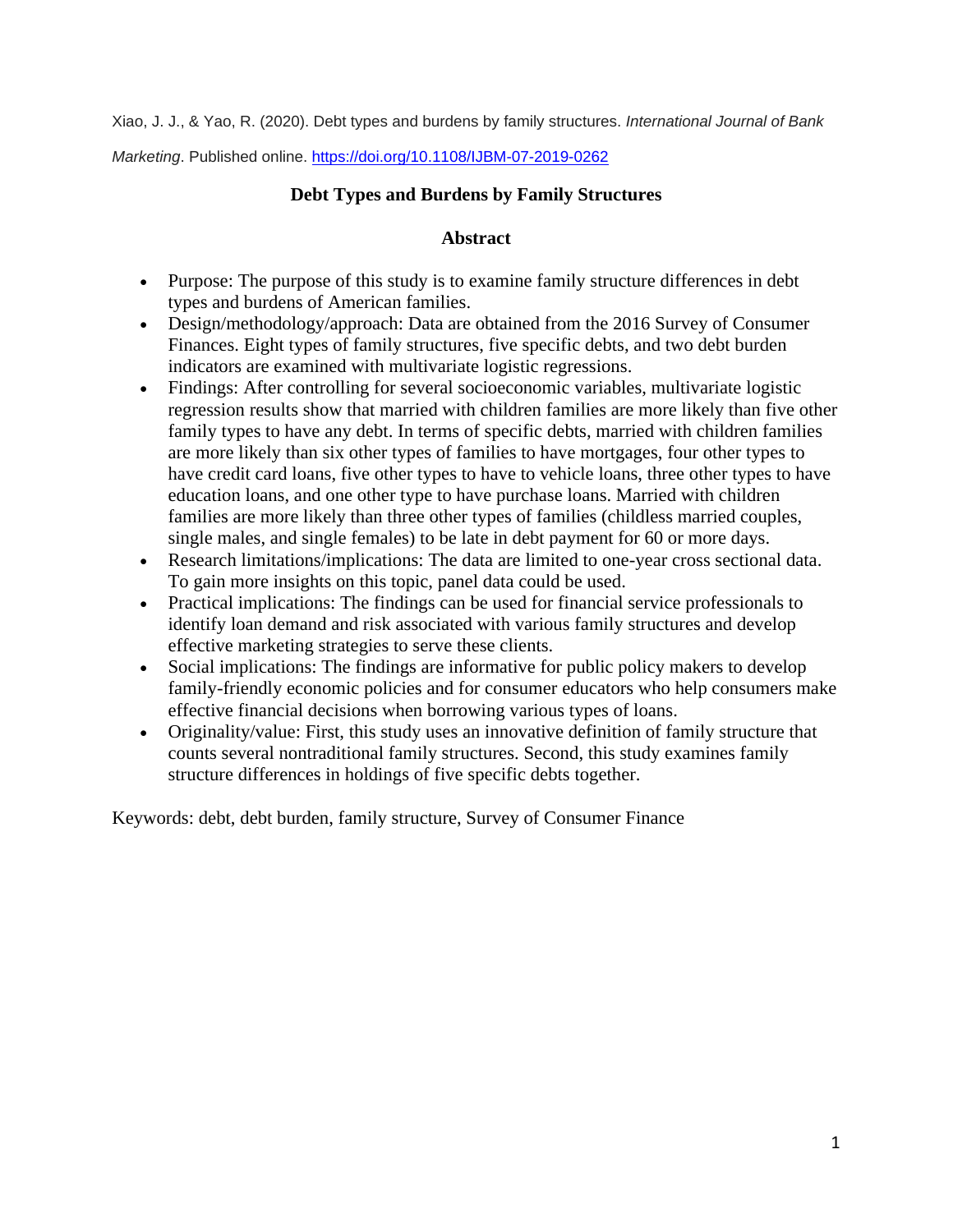## **Introduction**

Financial service professionals should benefit the society and serve the interests of their clients (Zingales, 2015). To effectively market financial products to consumers, financial service professionals need to pay attention to new issues in consumer finance (Estelami, 2018; Tufano, 2016) and new trends in consumer market segments (Limbu & Sato, 2019; Zainudin, Mahdzan, & Yeap, 2019). This study is relevant to a broad category of financial service, consumer loan service, and also family structure, an important consumer demographic characteristic that can be used to segment consumer markets.

Debt plays a unique role in consumer economic well-being. If managed well, debt can be used to smooth consumption over the life cycle. For example, by utilizing a mortgage, families with limited wealth can afford to purchase a home. Similarly, student loans make higher education more affordable to many families. However, if uncontrolled, debt can disrupt one's economic life and cause economic, social, and psychological distresses. Furthermore, massive consumer debt delinquencies and defaults can affect the health of the entire economy (Kroszner & Strahan, 2014). Financial innovations increased consumer access to credit and expanded their choices of financial products, but also demanded a higher level of financial literacy and risk management skills (Ryan, Trumbull, & Tufano, 2010). Failures in the subprime mortgage market in 2008 caused credit markets to tighten and triggered the most severe economic crisis since the Great Depression. Additionally, the economic well-being of many families declined alongside the deregulation of credit markets (Dynan, 2009; Lander, 2016). However, a comprehensive study that includes all types of loans in the context of consumer economic well-being is lacking in literature.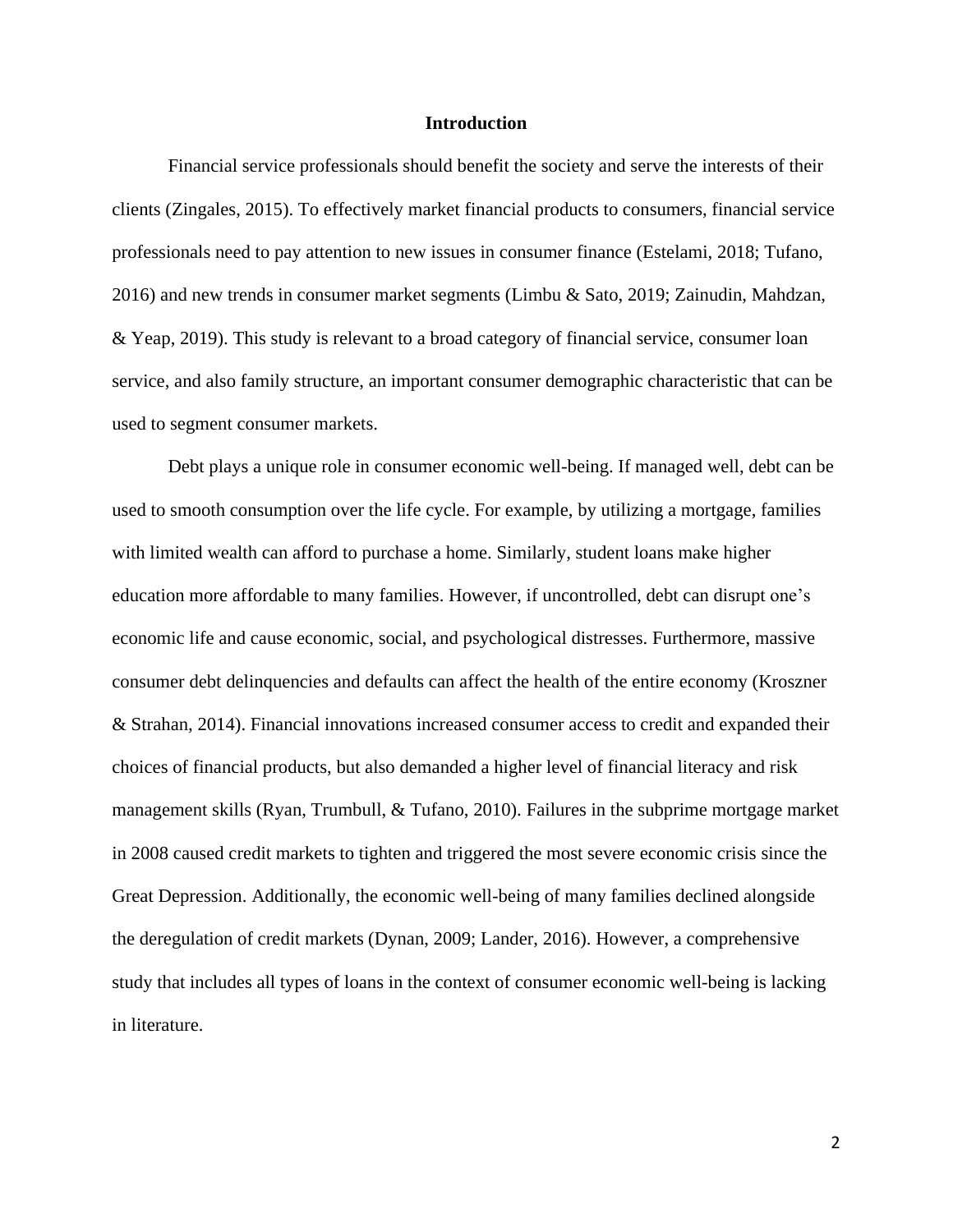Demands for different types of loans may differ among families with various structures. Family structures can be categorized in terms of marital status, gender of household head, and presence of children. In recent years, more nontraditional family types emerged such as cohabiting, single mother, and single father families (Cancian & Reed, 2009; Hemez & Manning, 2017), which were not included in government issued statistics (e.g. Bricker et al. 2017). How these traditional and nontraditional families demand various types of loans should be of interest to financial service professionals, public policy makers, and consumer educators, but systematic research on debt among various family structures is limited.

To inform stakeholders of consumer finance, comprehensive research on debt related indicators by family structure is necessary. The purpose of this study is to examine family structure differences in debt types and burdens of American families using the latest available national data, the 2016 Survey of Consumer Finance. Unlike Federal Reserve reports, this study used a unique definition of family structure that was based on the family head's marital status and gender, as well as presence of dependent children in the family.

This study contributes to the literature in two aspects. First, this study uses an innovative definition of family structure that counts several nontraditional family structures, which has practical implications for business practice and public policy. Second, this study examines family structure differences in five specific types of debts together that, to our knowledge, has not been done before and will enrich the research literature.

# **Literature Review**

## **Debt and Consumer Economic Well-being**

In modern society, especially developed economies, the consumer credit market is highly developed and consumers usually rely on debt for major products or services such as housing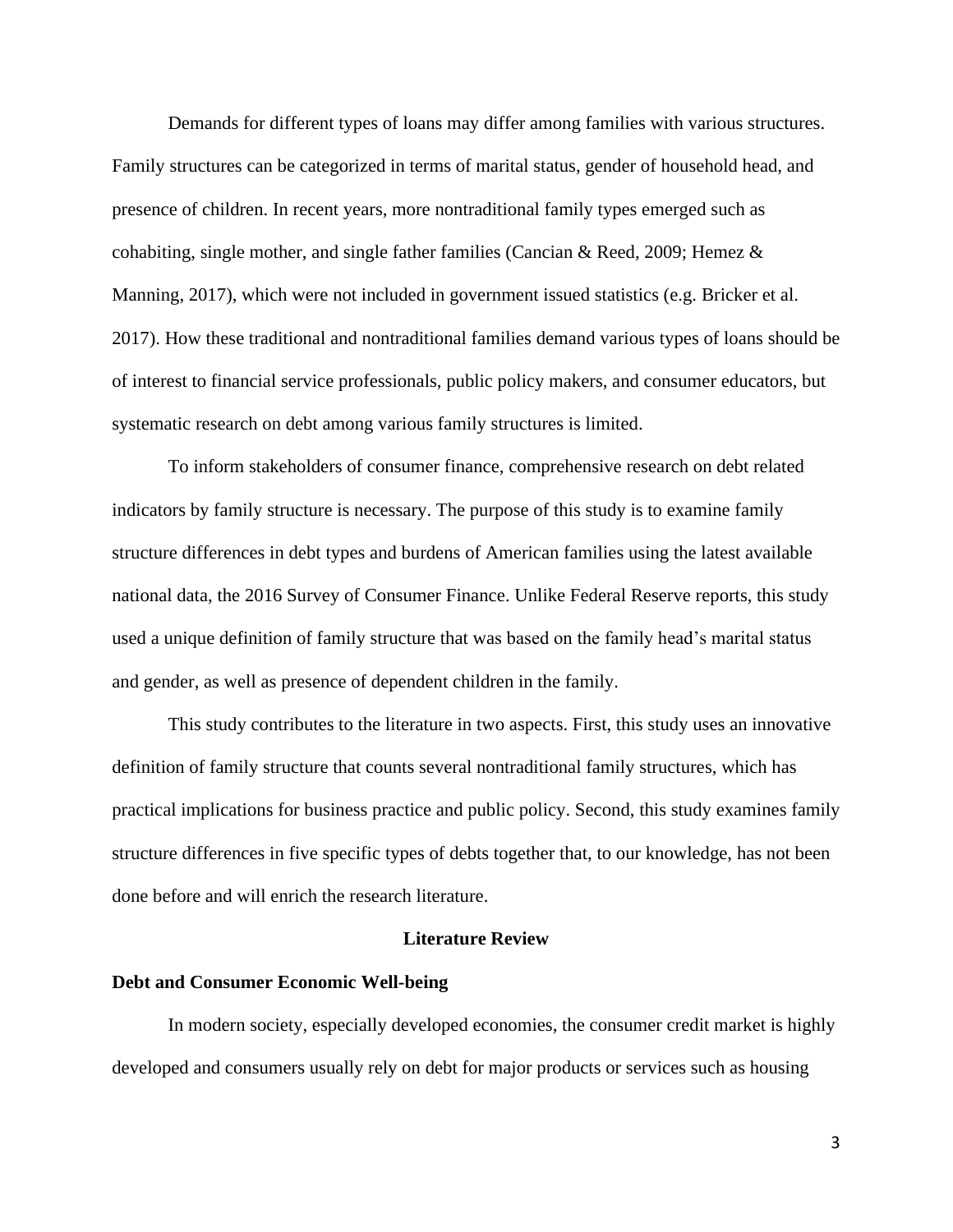and higher education to live a normal life ("normal" means a significant portion of people are doing it). In this sense, consumer access to loans is a positive indicator of economic well-being. On the other hand, debt becomes problematic when it gets out of control. If debt is managed poorly and becomes a burden, families have to suffer consequences such as late fees, interest on unpaid balance, reduced credit scores that prevent future access to loans, and increase costs to borrow, which decrease their economic well-being (Bricker et al., 2017; Xiao, 2015).

Borrowing means transferring expected future resources for the use in the present period (Bryant & Zick, 2006). Having debt is normal in the U.S. In 2016, 77% of American families had some debt (Bricker et al. 2017). Although borrowing contributes to many families' economic well-being by raising their current standard of living, financial difficulties due to mismanagement of debt were experienced by significant portions of American families. In 2016, 7% of American families had heavy debt payment to income ratios (40% or higher) and 5.8% of families missed debt payments for 60 or more days (Bricker et al., 2017). Extensive research shows the importance of financial education and documents the correlations between financial knowledge, debt behavior, and economic well-being. Research shows that the least financially literate people are more likely to have costly mortgages (Moore, 2003). Those with low financial knowledge who are unable to correctly calculate interest rates out of a stream of payments end up borrowing more and accumulating less wealth (Stango & Zinman, 2009). The less knowledgeable people also use high-cost loans, have excessive debt loads, and are unable to judge their debt positions (Lusardi & Tufano, 2015). Credit card knowledge can help reduce misuse of credit card and increase financial well-being of young adults (Limbu & Sato, 2019; Zainudin, Mahdzan, & Yeap, 2019). Consumer financial education is positively associated with financial capability and well-being (Xiao & O'Neill, 2016; Xiao & Porto, 2017).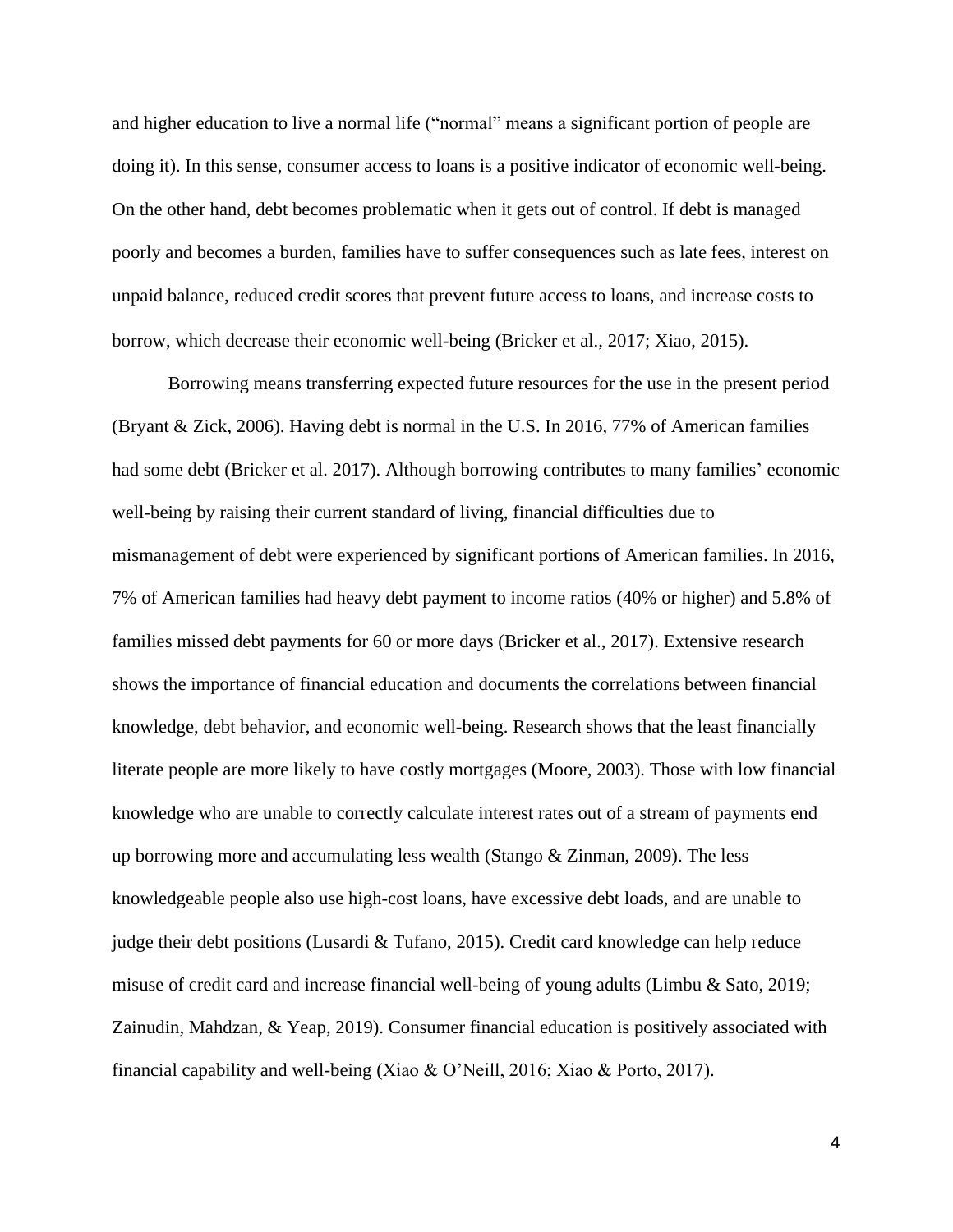Consumer debt has increased greatly in recent years. In 1980, household debt service payments accounted for 11.7% of disposable personal income. The ratio increased from 10.4% to 13.0% between 1993 and 2007. The ratio then declined substantially during the recession, falling to about 10.0% by the end of 2015 (Board of Governors of the Federal Reserve System, 2018). Demographic shifts can explain part of the debt increase (Dynan & Kohn, 2007). Because of the improvements in credit-scoring technology and risk-based pricing of credit card debt, the proportion of families, particularly lower-income families, that have a credit card has increased (Johnson, 2005).

Different types of debts have different effects on family economic well-being. Debt can be categorized as secured or unsecured (Garman & Forgue, 2006). Mortgage and vehicle loans are secured debts. If consumers default on payments, institutions that issue mortgages would foreclose on the property and vehicle loan lenders would repossess the vehicle. Credit card debt, purchase loans, and educational loans are unsecured debts with no underlying assets to repossess when payments are missed. These debts are also treated differently in bankruptcy (Pace & Lown, 2016). For example, when individuals file for bankruptcy, credit card debt may be discharged but education loans would not. Different types of debts also have different tax consequences. Mortgage and education loan interest can be deducted in income tax returns, but interests paid on other debts cannot. Research showed that higher mortgage balances increased the likelihood of dismissal and higher levels of unsecured debts were associated with discharge in consumer bankruptcy (Evans, & Lown, 2008).

Debt can also affect family well-being in noneconomic aspects. Research indicates that short-term debts may have an adverse influence on psychological well-being, particularly for those who are less educated, approaching retirement age, or single (Berger, Collins, & Cuesta,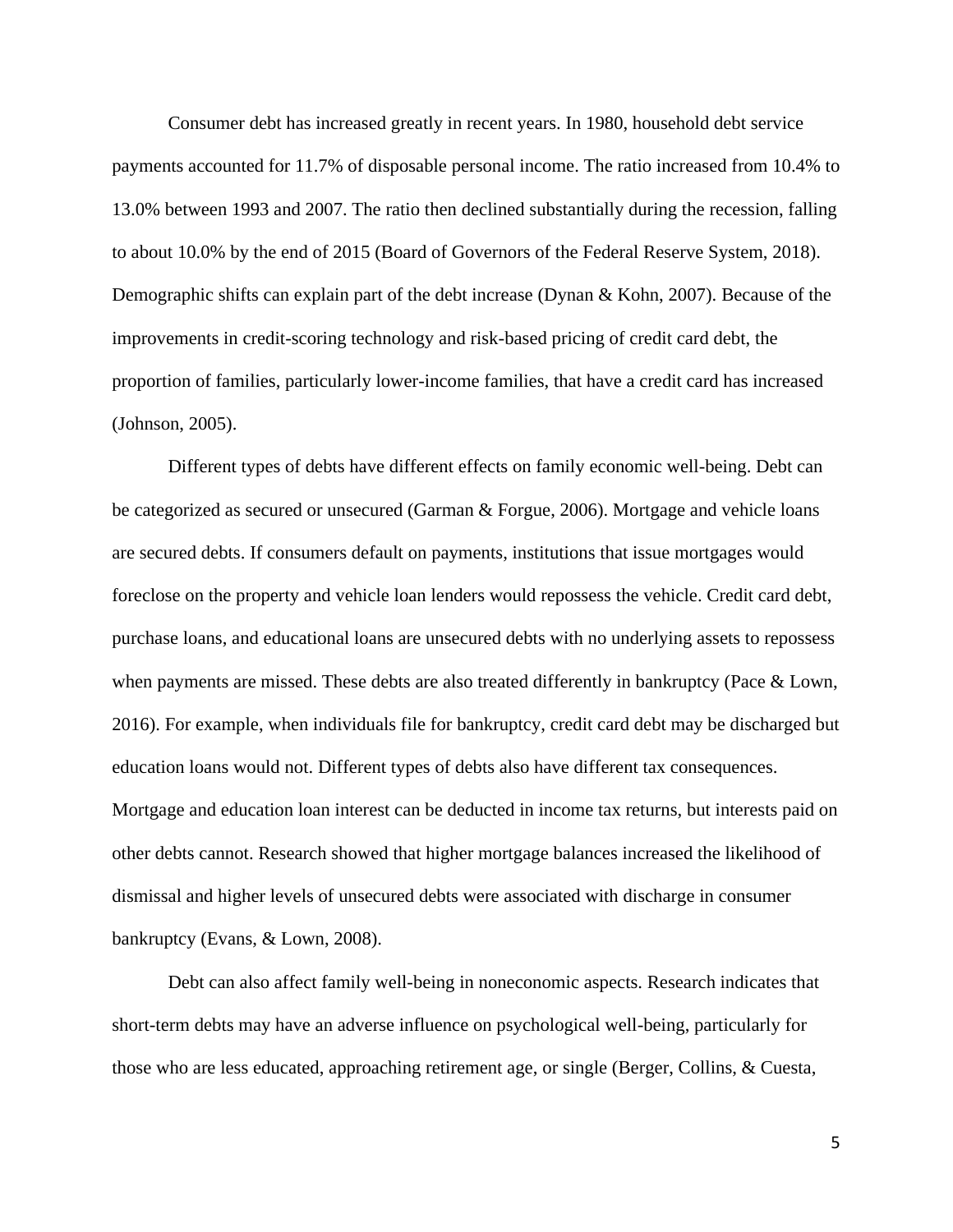2016). Debt may affect the quality of marriages, although the evidence is mixed (Chang  $&$  Lee, 2006; Dew, 2007; 2008).

# **Family Structure**

This study defines "family" as used by the Federal Reserve Staff, who produce a triennial Survey of Consumer Finances, which is different from the family definition used by other government studies. Based on this definition, a family refers to "the economically dominant single person or couple (whether married or living together as partners) and all other persons in the household who are financially interdependent with that economically dominant person or couple" (Bricker et al., 2017, p.32).

Over the last several decades, family structures have changed dramatically and nontraditional family structures have become common. In 2010-14, 70% of women aged 19-44 cohabited with their first husband, compared to 40% in 1980-84 (Hemez & Manning, 2017). Single-headed families are also more common now than several decades ago. For example, in 1969 the most common family type was married couples with children (67% of families). However, this percentage decreased to 46% in 2016. During the same period, single females increased from 4% to 9%, single mothers with children increased from 8% to 13%, single males increased from 3% to 8%, and single fathers with children increased from 2% to 4% (Cancian & Reed, 2009). From 1970 to 2015, the percentage of married couples with children decreased from 87.7% to 64.7%, single mothers with children increased from 8.0% to 23.1%, and single fathers with children increased slightly from 3.2% to 3.9% (Child Trends, 2015).

#### **Debt and Family Structure**

Previous research on family debt by family structures is limited. Family debt patterns and trends are reported in Federal Reserve Board staff papers before 2013 (Aizcorbe, Kennickell, &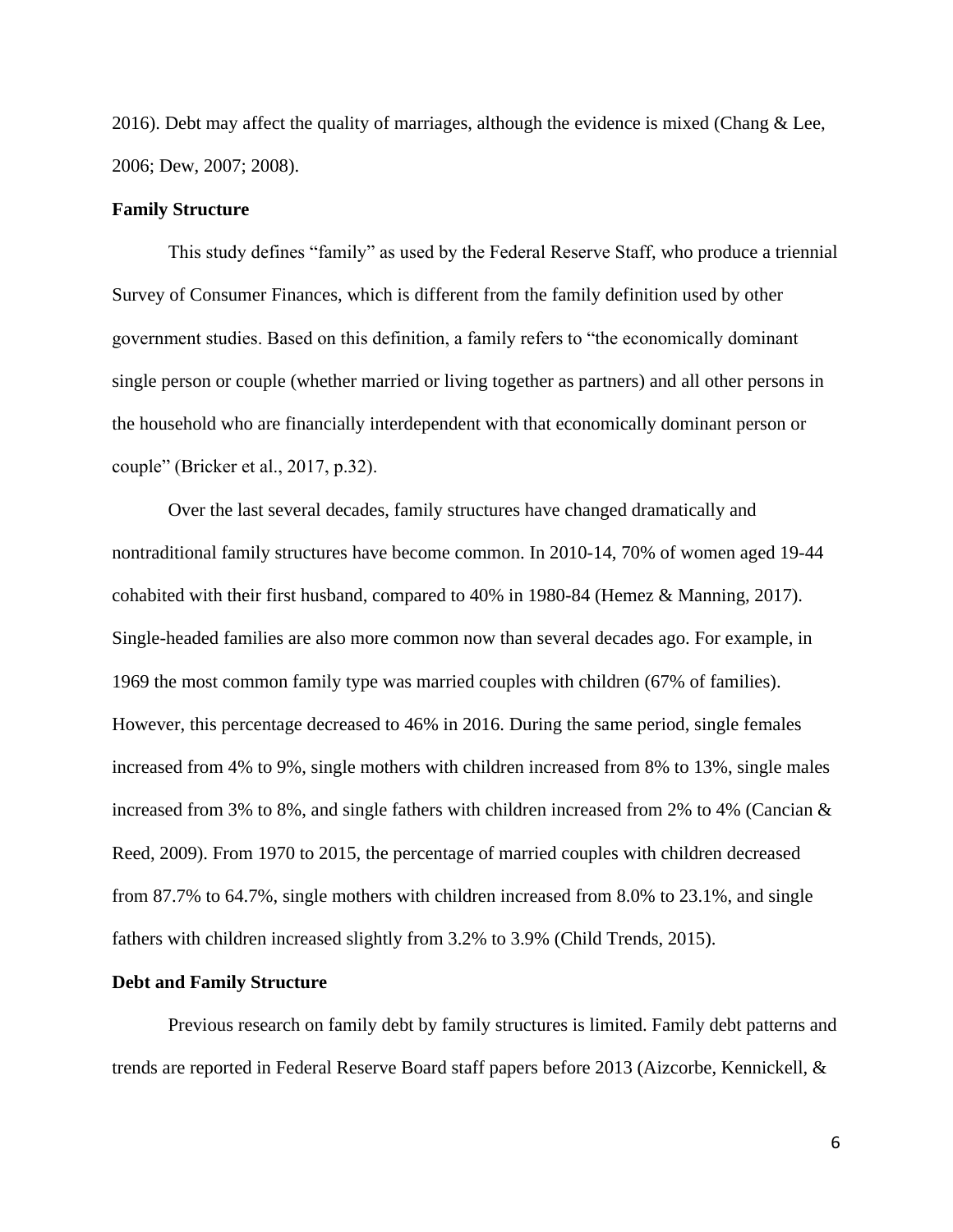Moore, 2003; Bricker et al. 2012; Bucks, Kennickell, & Moore, 2006; Bucks et al. 2009). In these studies, five types of family structures constructed by marital status, age, and presence of children have been used to examine the ownership and levels of several major types of debts but not debt burdens. Other research used variables related to family structure separately, such as marital status, gender, and presence of children. Results related to family structure were indirect and/or not presented or discussed. Marital status may be associated with debt status. Compared with married couples and single females, single males were more likely to have debt. In addition, single females tended to have a lower level of debt than single males (Lyons, 2003). Delinquent debt behavior may be associated with demographic characteristics such as marital status, age, and number of children (Canner & Luckett, 1990).

Mortgage related financial distress may be associated with family structure. Using data from the 1999-2009 Panel Study of Income Dynamics (PSID), Stafford and Gouskova (2010) studied factors affecting mortgage borrowing behaviors. Female-headed families and families with a larger size were found to be more likely than others to fall behind on mortgage payments. Installment loans and credit card debts were associated with family structure and related variables. Compared with young singles, three types of families (empty nests, solitary families, and single parents) were more likely to borrow using installment loans. In addition, single parents tended to borrow more than all other types of families except for those recently married (Baek & Hong, 2004). Married families tended to have higher levels of installment loans and credit card debts than single families (Chien & DeVaney, 2001).

Money management patterns may be different for cohabiting families than for married families. A qualitative research study showed that finances were one primary reason for cohabitation (Sassler, 2004). Another qualitative study on cohabiters in the working and lower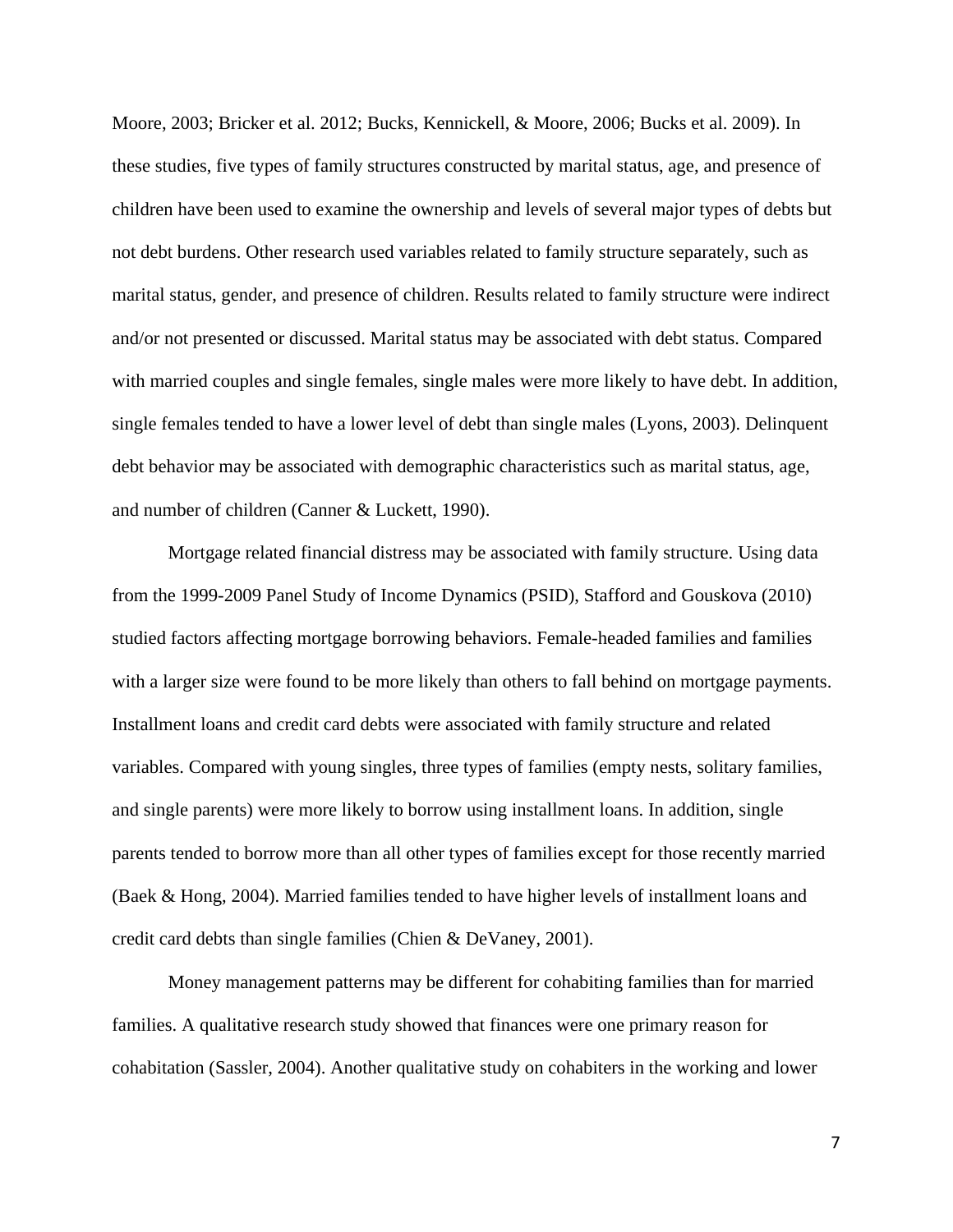middle classes found that cohabiters typically perceived that financial issues were important in a marriage. Cohabiters believed marriage should occur once something had changed, in this case, their financial status (Smock, Manning, & Porter, 2005). Several studies examined income pooling of cohabiting families. Using the 1994 International Social Survey Program data, Heimdal and Houseknecht (2003) found that cohabiters in Sweden were 2.4 times more likely than married couples to keep money separate, and were 3.6 times more likely to keep money separate in the U.S., when other factors were controlled. Using two national data sets, Winkler (1997) found that cohabiters as a group, did not pool all incomes. However, cohabiters in longerterm relationships and those who had a biological child together, might pool their incomes together. Kenney (2004) used data from the Fragile Families and Child Wellbeing Study and found that married families were more likely to pool incomes while cohabiting families were more likely to keep money separate but split expenses for family and children equally. Using the same data set, Kenney (2004) found that cohabiting couples were more likely to use a separate income system than using an income-pooling system.

Compared to married families, cohabiting families may have different spending and borrowing behaviors. Using data from the Consumer Expenditure Survey (CES), Deleire and Kalil (2005) found that compared to married families with children, cohabiting families with children spent a greater amount on alcohol and tobacco and a smaller amount on education. Cohabiting-parent families also differed in their spending patterns from divorced single-parent families and never-married single-parent families. Using data from the 1998 CES, Treas and Ruijter (2008) found differences between cohabitation and married regarding housework outsourcing. For example, the earnings of married men were more strongly linked to expenditures on female tasks (e.g. laundry, housekeeping, meals out) than were the earnings of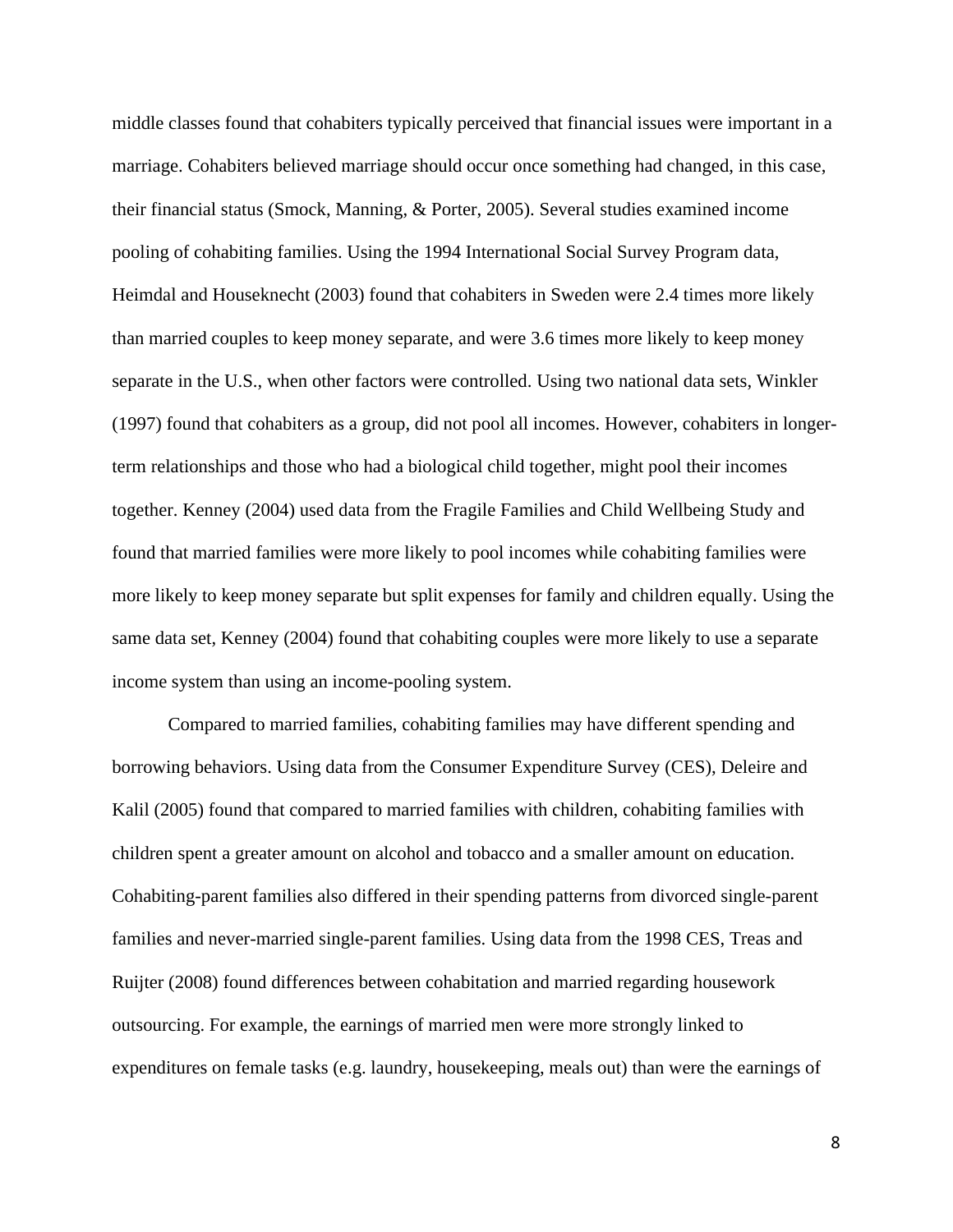cohabiting men. Painter and Vespa (2012) documented the financial advantages of cohabiting before marriage. Their study showed that spousal cohabiters began marriage with more debt than those who marry immediately, but they paid down their debt faster and generated greater home equity over time, thereby accumulating more wealth than those who married immediately. Cohabiters were intertwining credit histories and bank accounts, and acquiring assets such as purchasing homes together (Addo, 2017).

Single-mother and single-father families may have different patterns of debt behaviors. Research using data from the 1993 PSID found that controlling for the effects of education and other factors, single fathers fared better economically than single mothers (Zhan & Pandey, 2004). Therefore, single-father families may be more likely than single-mother families to have debts with minimum asset requirements such as mortgages.

Families with children may demand different types of debts than those without children. Because many families with children are concerned about their children's education, they may be more likely to have education loans. Student loan debt is unique from other forms of debts in that it is an investment in human capital and associated with a steeper earning path that would result in greater satisfaction overall (Robb, Chatterjee, Porto, & Cude, 2018). Homeownership is a major reason for families with children to have mortgage debt compared to their childless counterparts, which is similar to the situation where families with or without children have different saving motives (Yao, Xiao, & Liao, 2015). Previous research showed that debt delinquency patterns varied with family lifecycle stages that formed by age, marital status, presence of children, and age of children (Xiao & Yao, 2014).

The literature review revealed three limitations of existent research on debts by family structure. First, research on family finance, especially family debt, by family structure is limited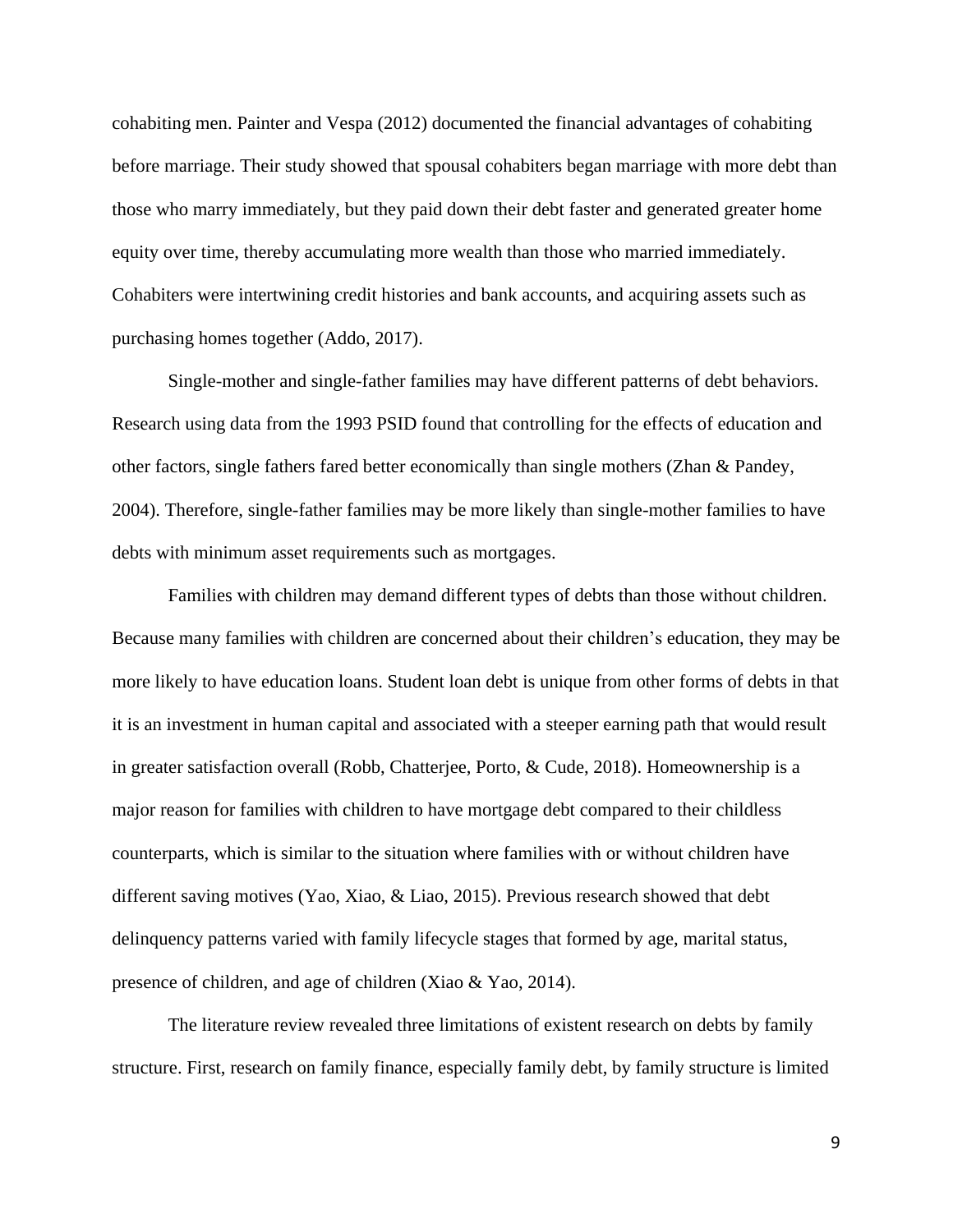and existing studies in this area are incomplete in terms of types of debts examined. Second, family structures used in previous research are not comprehensive and many previous studies do not include this variable. Third, only limited research by Federal Reserve Board staff (e.g., Bucks et al., 2009) has examined all types of debts, such as mortgage, installment loans, and credit card debt, and the family structures they use are not comprehensive in that they do not include cohabiting, single-male-headed, and single-female-headed families in their analyses. Different family structures may have different needs for different types of debts. As such, they may also face different levels of financial difficulties. This study attempts to fill these research gaps by examining debt behavioral patterns in five types of debts by eight family structures.

## **Hypothesis Development**

Based on traditional economic theories such as the permanent income hypothesis (Friedman, 1957) and lifecycle hypothesis (Modigliani, 1986), consumers attempt to smooth their consumption by trading off resources over their lifecycle stages. For example, they save for their retirement during the earning years of their lifecycle. These theories generate more accurate predictions if family size is incorporated in the simulation model (Attanasio & Weber, 2010). In addition, under these theories, family compositions (marital status and presence of children) may also affect borrowing behaviors (Browning and Crossley, 2001). A more recent behavioral lifecycle model, the hyperbolic model, takes debt into consideration and does simulations for debt patterns over the lifecycle. Under the hyperbolic model, consumers are more likely to take on debt during each state of the lifecycle than the traditional theories predict (Angeletos et al., 2001). However, these theories do not address how debts and burdens differ in various family structures.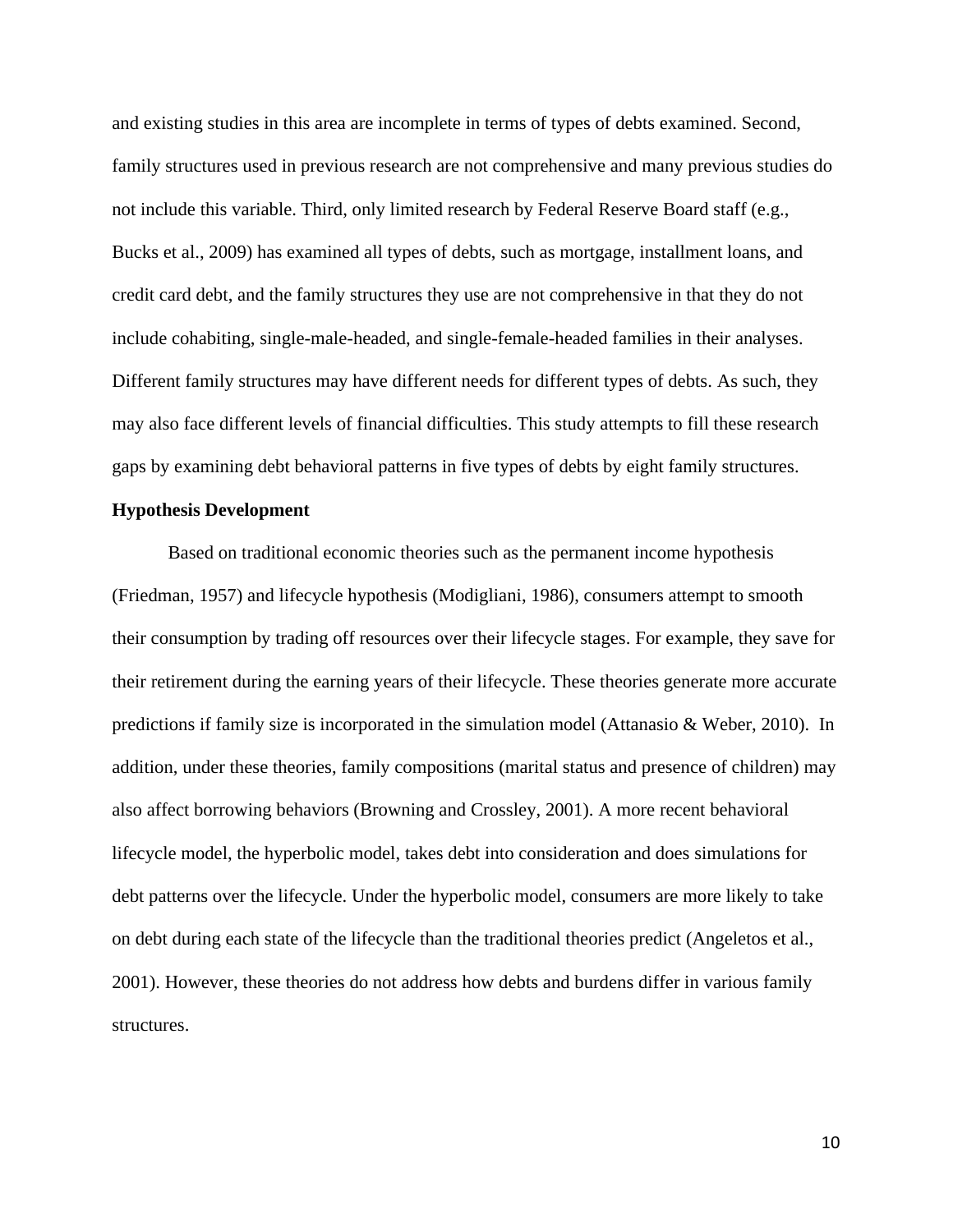Based on the theories and empirical research reviewed before, for the purpose of hypothesis development, we make following assumptions. We assume that family borrowing is motivated by desires to smooth consumption and debt demand is determined by family size (Attanasio & Weber, 2010). We also assume that there are no gender differences in demand for debt. Given resources, families with different structures have different levels of demands for borrowing. Thus, a family with children should demand more types of debts compared to a family without children. A married family should demand more debts compared to a single person. According to the literature (see the literature review section), a cohabiting family is usually a transition between an unmarried family to a married family and the resource level is lower than a married family but higher than an unmarried single. Therefore, their level of debt demand should be in the middle of the two types. For example, compared to a married family with children, debt demand for a cohabiting family with children is lower than the married with children family but higher than a single with children (single father or single mother). Based on these discussions, we propose following hypotheses:

H1: Married families with children are most likely to have a) any debt, and b) any specific type of debt.

H2: Singles (both males and females) without children are least likely to have a) any debt, and b) any specific type of debt.

H3: For cohabiting families, likelihoods of having a) any debt, and b) any specific type of debt are between their single and married counterparts.

Furthermore, research shows that debt burdens are associated with family resource levels (Getter, 2003; McCloud & Dwyer, 2011). If a family has adequate resources, it does not need to borrow. If a family has trouble repaying debt, it may be due to lack of resources. Families with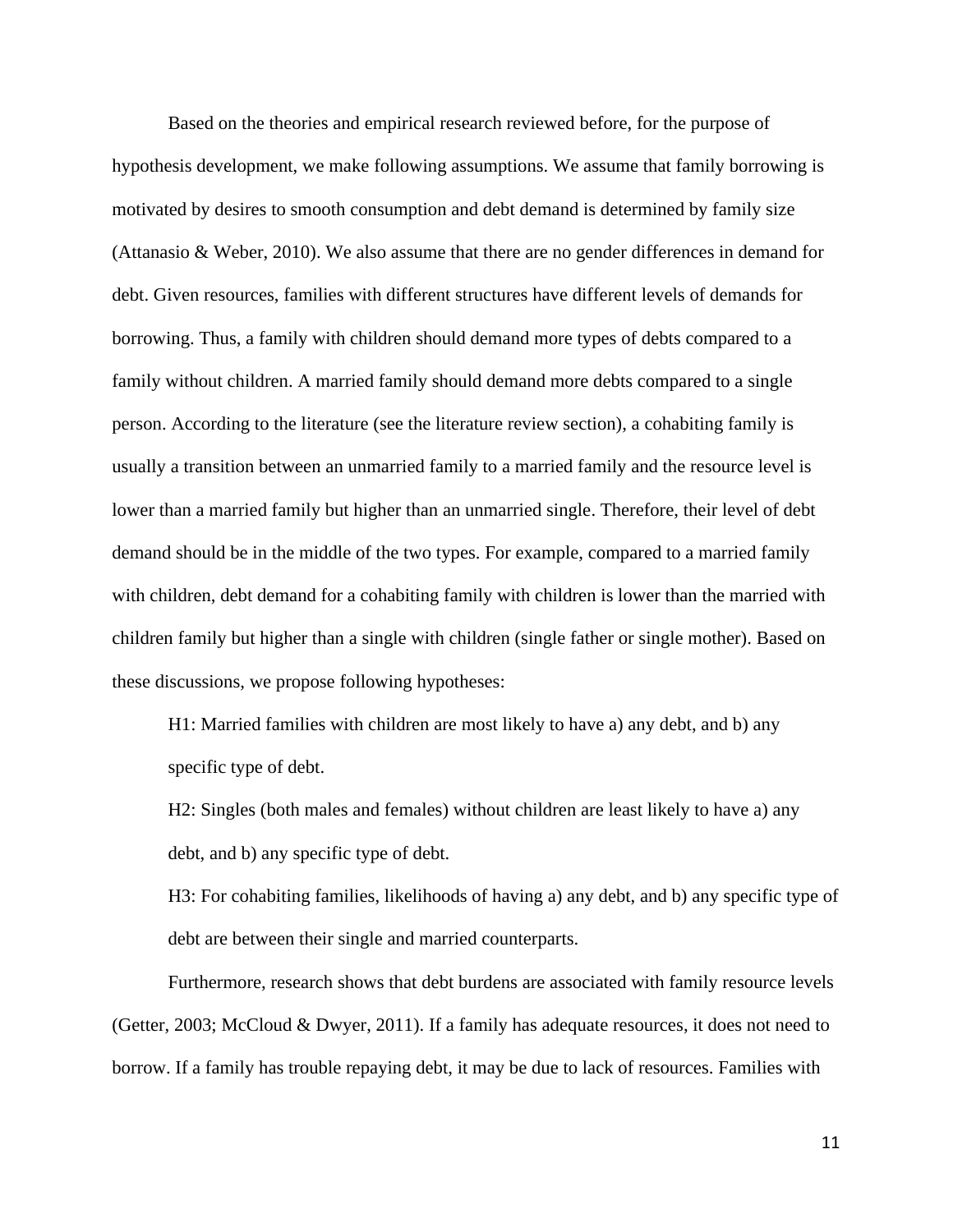different structures may be different in demand for total debt and various types of debts as discussed before. Thus, debt default risk may be mainly associated with having debt. If a family is more likely to have a debt, it may also be more likely to bear debt burdens. Following this logic and based on H1-H3, we propose following hypotheses:

H4: Married families with children are most likely to have debt burdens.

H5: Singles (both males and females) are least likely to have debt burdens.

H6: Likelihoods of having debt burdens among cohabiting families are between their married and single counterparts.

# **Method**

# *Data*

This study used data from the 2016 Survey of Consumer Finances (SCF). The SCF is a triennial survey sponsored by the Federal Reserve Board in cooperation with the Statistics of Income Division of the Internal Revenue Service. The survey provides information on family financial characteristics such as income, pensions, assets, and debts as well as information about family demographic characteristics and their perceptions (Bricker et al. 2017).

The SCF combines two techniques for random sampling that address issues relevant to the full distribution of wealth, such as a higher rate of nonresponse among these households (Kennickell, 2008). First, a geographically-based random sample is selected to provide good coverage of characteristics that are broadly distributed in the population, such as homeownership. Second, a supplemental sample, called the "list sample," is selected to oversample households that are likely to be relatively wealthy. We use weights provided by the SCF in the descriptive analysis to combine the two samples and adjust for systematic differences in response rates.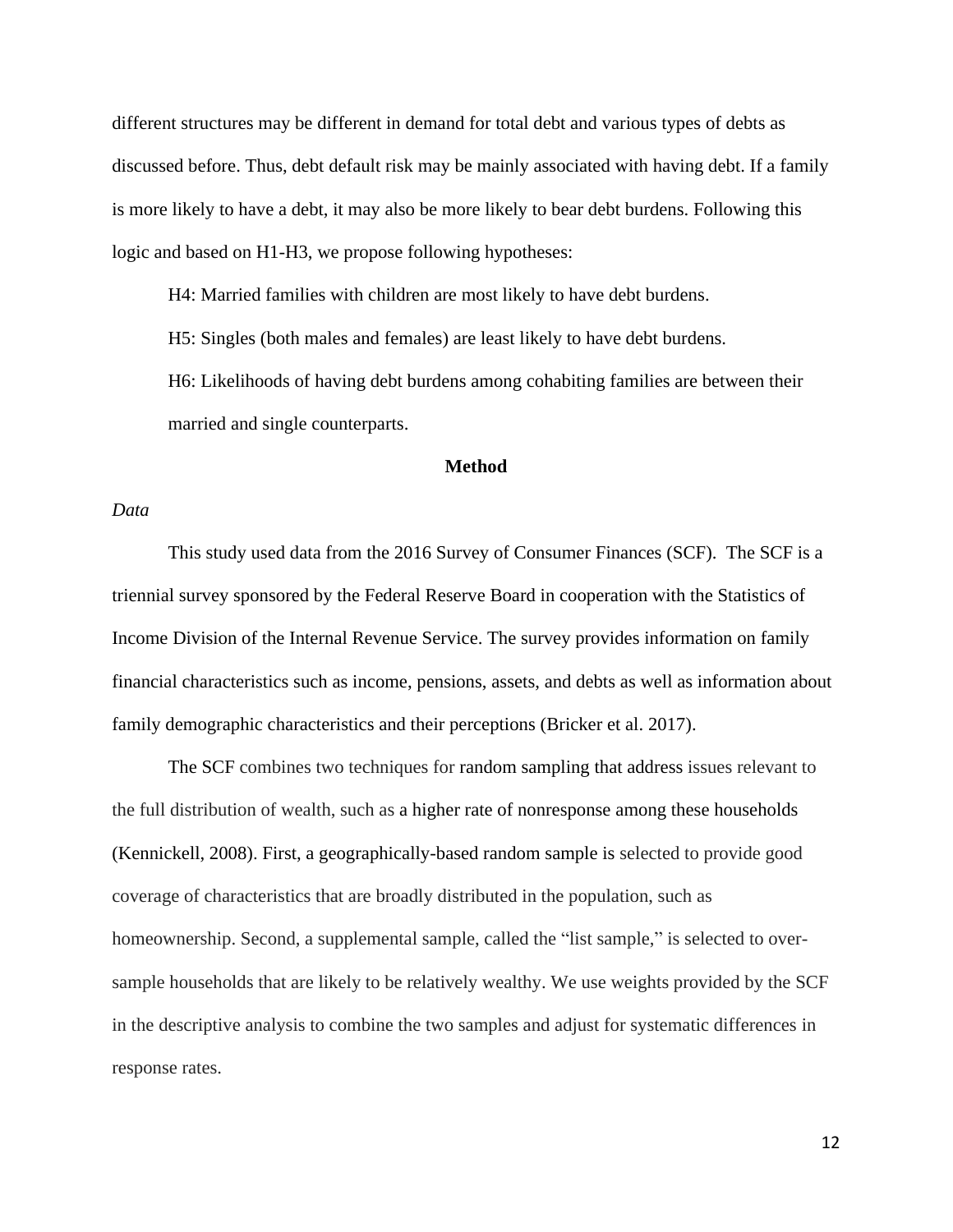In the SCF, the "head" of the family was designated to be either the male in a mixed-sex couple family or the older individual in a same-sex couple family, regardless of who was the respondent. When the respondent was someone other than the head, all data for these two individuals were swapped so that demographic, employment, and perception variables always represent information of the head of the family. The total number of families interviewed were 6,248.

## *Variables*

Two types of debt variables were used: debt type and debt burden. Five debt types were included: if holding mortgage, credit card, education, vehicle, and other loans. An additional variable was used to measure any debt if the respondent reported having at least one of five types of debts mentioned before. Based on the information provided by the Federal Reserve (Bricker et al., 2017), other loan refers to loans for major purchases. For this study, it was named purchase loan. Following previous research (Bricker et al., 2017), debt burdens included two indicators measured by dummy variables: if having a debt payment to income ratio over 40% and if debt payment being 60 or more days late.

Eight family structures with respect to marital status, gender, and child status were constructed, which included married with children, married without children, cohabiting with children, cohabiting without children, single male with children, single male without children, single female with children, and single female without children. Child status refers to a family that has a child under 18 years of age (assumed to be financially dependent) or financially supports an adult child. Among these types, 27% were married couples with children, 20% were married couples without children, 4% were cohabiting couples with children, 5% were cohabiting couples without children, 3% were single males with children, 14% were single males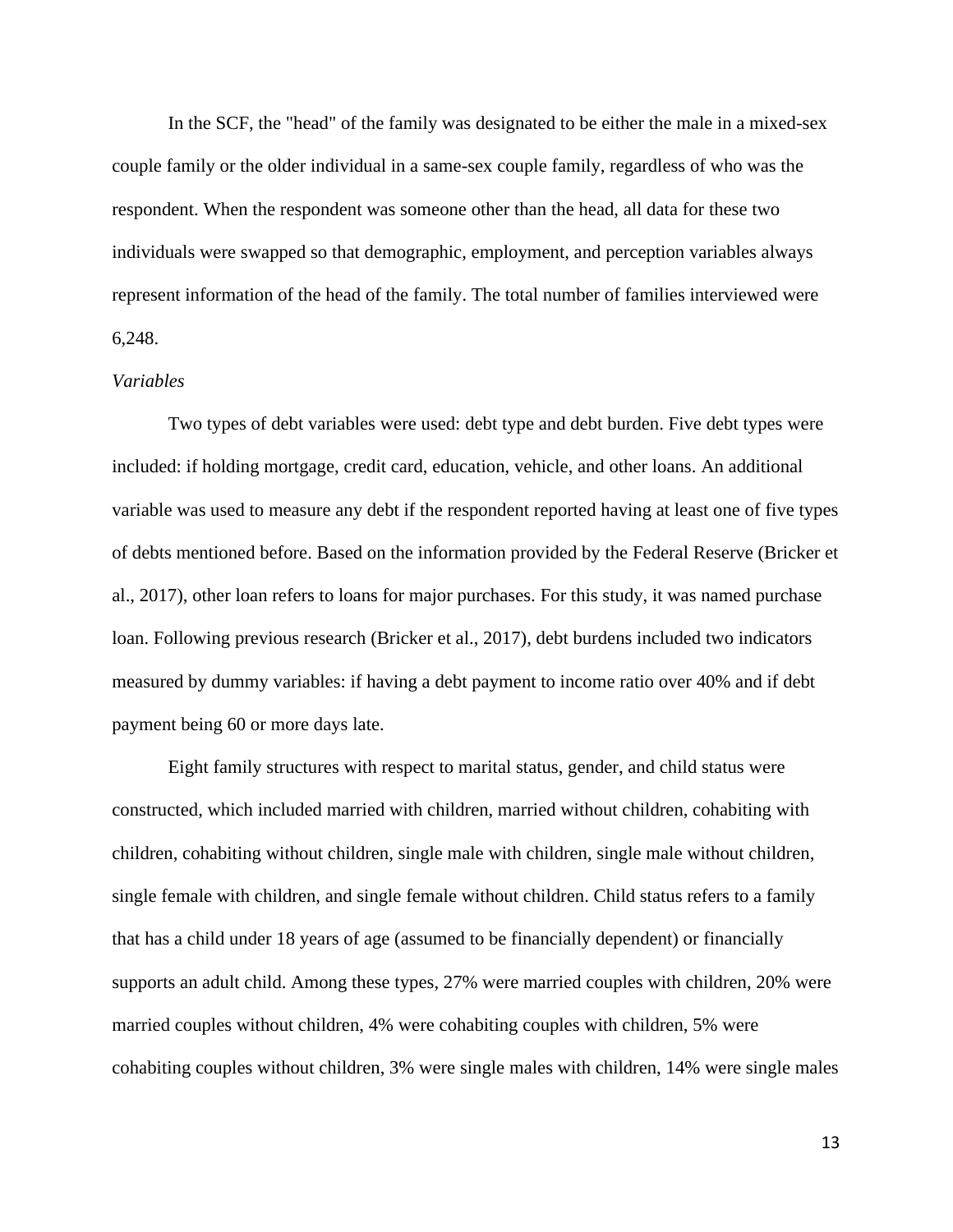without children, 11% were single females with children, and 16% were single females without children.

Control variables included demographic characteristics (age, level of education, health status, and race), socioeconomic characteristics (employment status, homeownership, and income) and perceptions (risk tolerance, expectation of receiving heritage, and financial planning horizon). Age was a continuous variable. Education was grouped into five levels: less than a high school diploma (reference group), high school diploma/GED, some college, bachelor's degree, and graduate or professional degree. Health status included poor (reference group), fair, good, and excellent. Race included White (reference group), Black, Hispanic, and other. Employment status included work for someone else, self-employed, retired/disabled, and other groups not working (reference group). Homeownership was binary coded as 1 for yes and 0 for no (reference group). Income was divided into four quartiles using the  $1<sup>st</sup>$  quartile as the reference group. Risk tolerance was grouped into no (reference group), average, and higher than average. Expectation of receiving heritage was coded as 1 for yes and 0 for no. Financial planning horizon was categorized as with next year (reference group), net few years, next 5-10 years, and longer than 10 years.

#### *Data Analyses*

In the SCFs, relatively wealthy families were oversampled. Because of this oversampling, the recommended weight (X42001) was used in the analyses to obtain unbiased estimates for the entire sample families (see Kennickell, 1999 for a detailed discussion on the weight).

The survey contains a substantial amount of missing information, the patterns of which are highly heterogeneous (Kennickell, 1998). Beginning in 1989, a multiple imputation method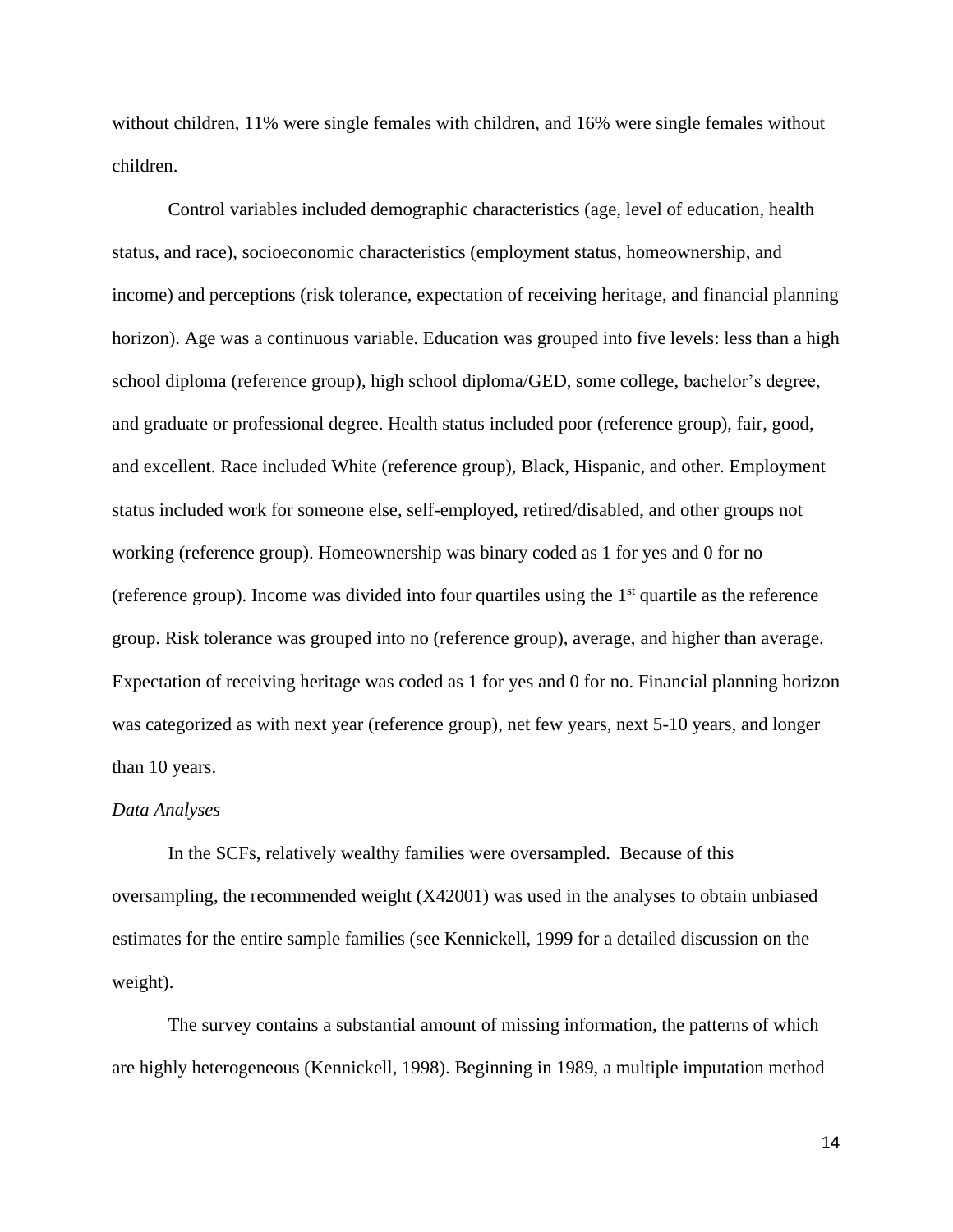(Kennickell, 1991) was used to impute missing values and five imputations were made for every missing value. Such imputation resulted in five complete data sets for each year, called the "implicates" (Kennickell, 1998). In the multivariate analysis, we use the "repeated-imputation inference" techniques (Bricker et al. 2017) to combine all five imputation replicates.

As preliminary analyses, one-way ANOVA with post hoc tests (Tukey tests) of debt variables by family structures were conducted first. Tukey test performs pairwise multiple comparisons that test the difference between each pair of means and yields a matrix where asterisks indicate significant difference of group means. Then, to test hypotheses, multivariate logistic regressions were conducted to examine associations between debt variables and a set of independent variables including family structures and control variables.

## **Results**

#### **Bivariate Analysis Results**

# *Debt Type by Family Structure*

Figure 1 presents descriptive statistics of the rate of having debt by family structure and Table 1 presents ANOVA post hoc test results. Percentages of having debt varied by family structures. In 2016, 90% of married couples with children had any type of debt, but only 63% of childless single males did. Married families with children were more likely than other family types to have mortgage debt. In 2016, 64% of married couples with children had mortgage debt. The percentages of other types of families with mortgage debt were all below 51%. For example, only 22% of single males without children had mortgage debt.

The percentages having credit card debt ranged from 34% for single males without children to 52% for married couples with children. Married couples with children and cohabiting couples without children were more likely to have vehicle loans; specifically, 49% of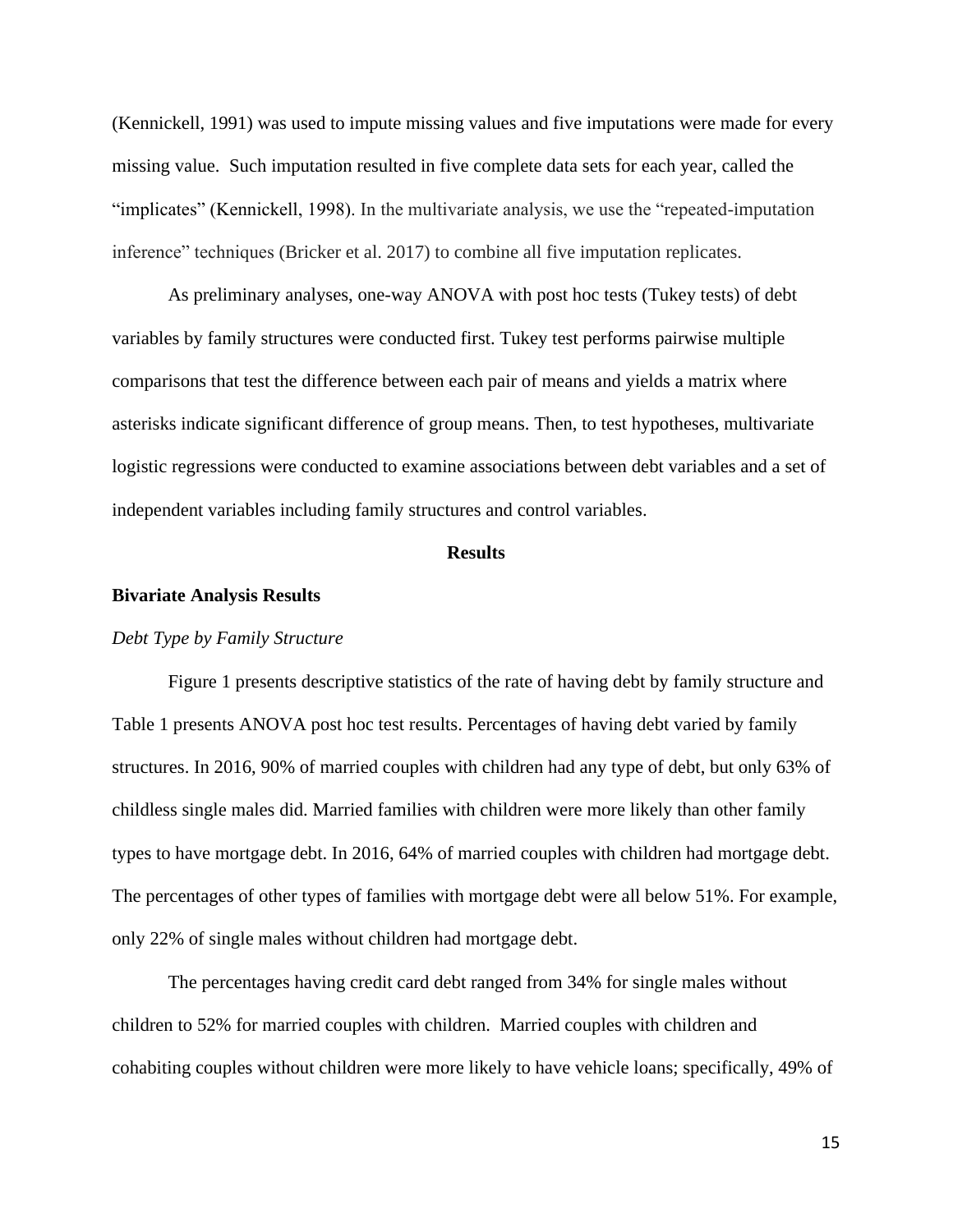married couples with children and 43% of cohabiting couples without children had vehicle loans. Singles without children were the least likely to have vehicle loans (18% of single females and 21% of single males).

Cohabiting couples without children were most likely to have education loans (34%) and married couples without children and single males without children were least likely to have such loans (12% and 13%, respectively). Cohabiting couples with children were the most likely to have purchase loans (18%), while married couples without children families were the least likely to have these loans (8%).

## *Debt Burden by Family Structure*

Figure 2 presents descriptive statistics of debt burden indicators by family structures and Table 2 presents ANOVA post hoc test results. The first debt difficulty indicator is having a debt to income ratio over 40%*.* Based on this measure, single mother families have the highest percentage (10%) and married without children families have the lowest percentage (5%).

Another debt related financial difficulty indicator is being late on debt payments for 60 or more days. In 2016, two family types had the highest rates in this measure: cohabiting couples with children and single females with children (both are 11%), while again married without children families had the lowest rate (3%).

#### **Multiple Logistic Estimation Results**

#### *Debt Types by Family Structure*

To test the hypotheses and check the robustness of the bivariate analysis results, multivariate logistic regressions were conducted where family resource and other demographic variables were controlled. Table 3 presents results of debt types regressed on family structures and control variables. The results show that married with children families were more likely than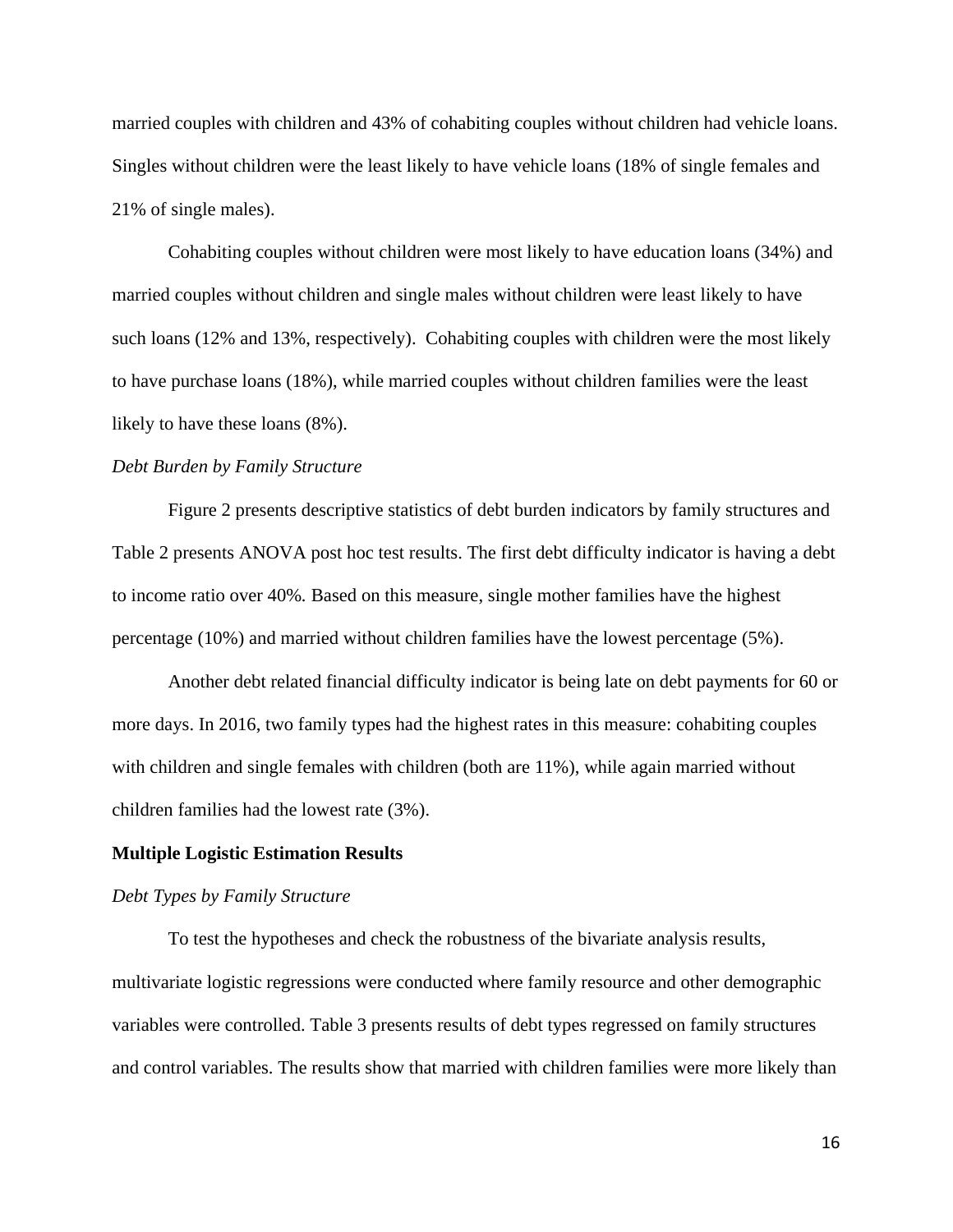six other family types to have mortgages, more likely than five other types to have any debt and/or vehicle loans, more likely than four other types to have credit card debt, more likely than three other types to have education loans, and more likely than one other type to have purchase loans, partially supporting H1a and H1b.

Single males without children were least likely to have any debt (odds ratio=.335), but single females without children's odd ratio was higher than married childless families, which partially support H2a. In terms of specific debt types, single males without children had the lowest odds ratios for a mortgage, vehicle, education, and purchase loans, while single females have the lowest odds ratio only for vehicle loans, which partially supports H2b.

Compared to families with children, the likelihood of having any debt for cohabiting families was in between their married and single headed family counterparts, which is consistent with H3a. However, patterns of families without children were not consistent with H3a. In terms of specific debt type, no clear patterns were shown, not supporting H3b.

Several demographic characteristics were related to having debt. Taking "any debt" as an example, age was negatively associated with having debt. Family heads who had college education or above and who were currently working were more likely to have debt. Additionally, Blacks had a greater probability of having debt than Whites. Family heads' perception of their financial planning horizon was also significantly related to having debt. Having a horizon of 5 years or longer had a negative effect on having debt when compared to those with a shorter horizon. Interestingly, families whose income lied in the  $3<sup>rd</sup>$  quartile had a higher probability of having debt than those in other quartiles.

*Debt Burden by Family Structure*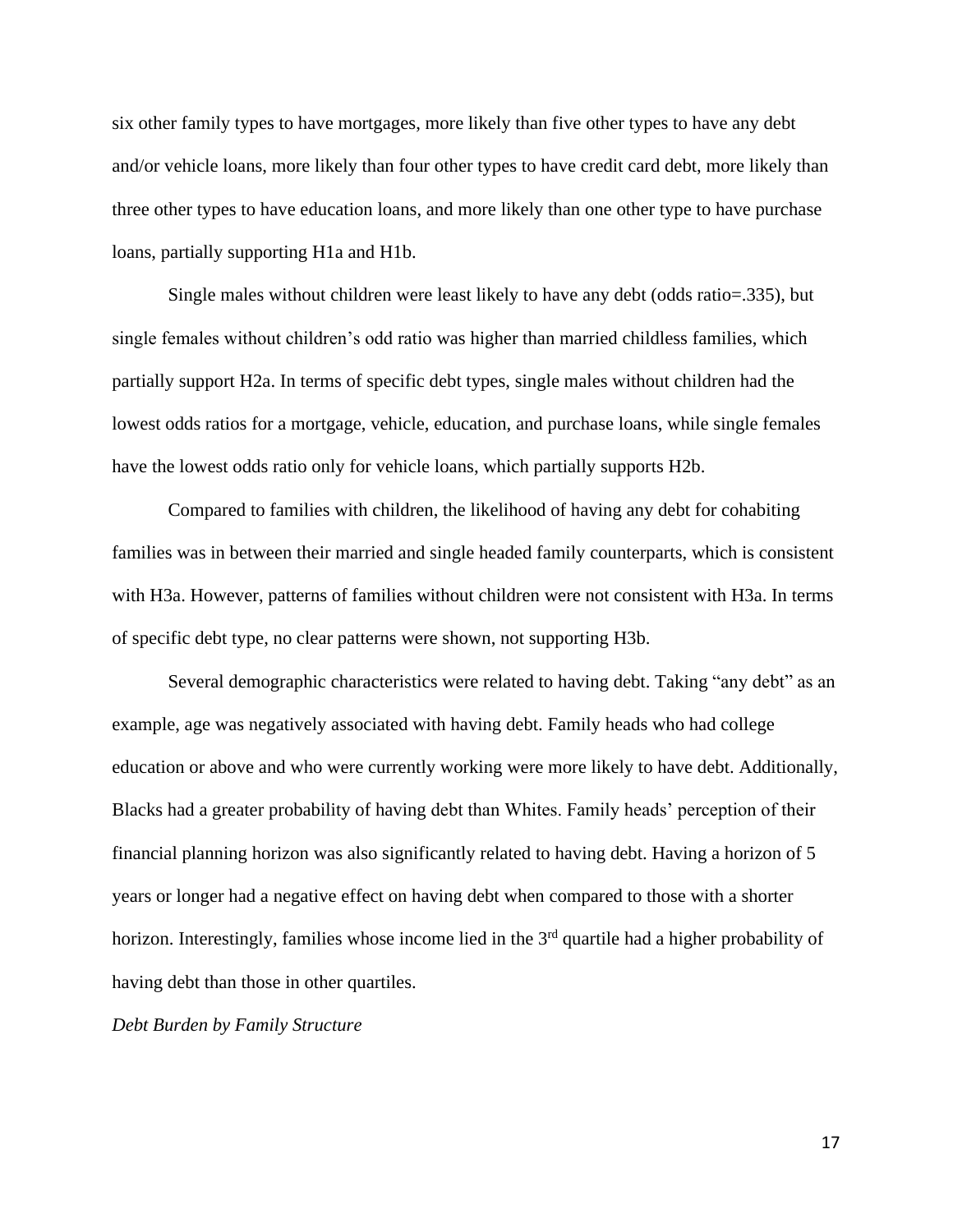Table 4 shows factors including family type and control variables associated with the debt burden variables. After several socioeconomic variables were controlled, no difference was found among family structures in terms of having the debt-to-income ratio over 40%. For another financial difficulty indicator, being late for debt payment for 60 or more days, married with children families were more likely than three other types of families (childless married couples, single males, and single females) to be in this situation, which supports H4. Only three family structures without children - single males, single females, and married families - had significantly lower odds ratios than the reference category, married with children families, which partially supports H5. Both types of cohabiting families, with and without children, do not show differences from married with children families, thus not supporting H6.

In addition, age was negatively associated with debt burden, while self-employed families were more likely to have debt burdens. Although family heads with education of at least a college degree that were not late on debt payments but had the highest probability of debt to income ratio of over 40%. It is plausible that they were more likely to owe a substantial student loan than those who never went to college. Unsurprisingly, income was negatively related to debt burdens. Families with the highest income (in the  $4<sup>th</sup>$  quartile) were least likely to have debt burdens.

#### **Conclusions, Implications, and Limitations**

## **Conclusions**

With data from the 2016 Survey of Consumer Finance and an innovative definition of family structure, this study has examined if there are family structure differences in debt types and burdens of American families. Besides traditional family structure categories, this study also includes nontraditional structure categories such as cohabiting couples, single mother, and single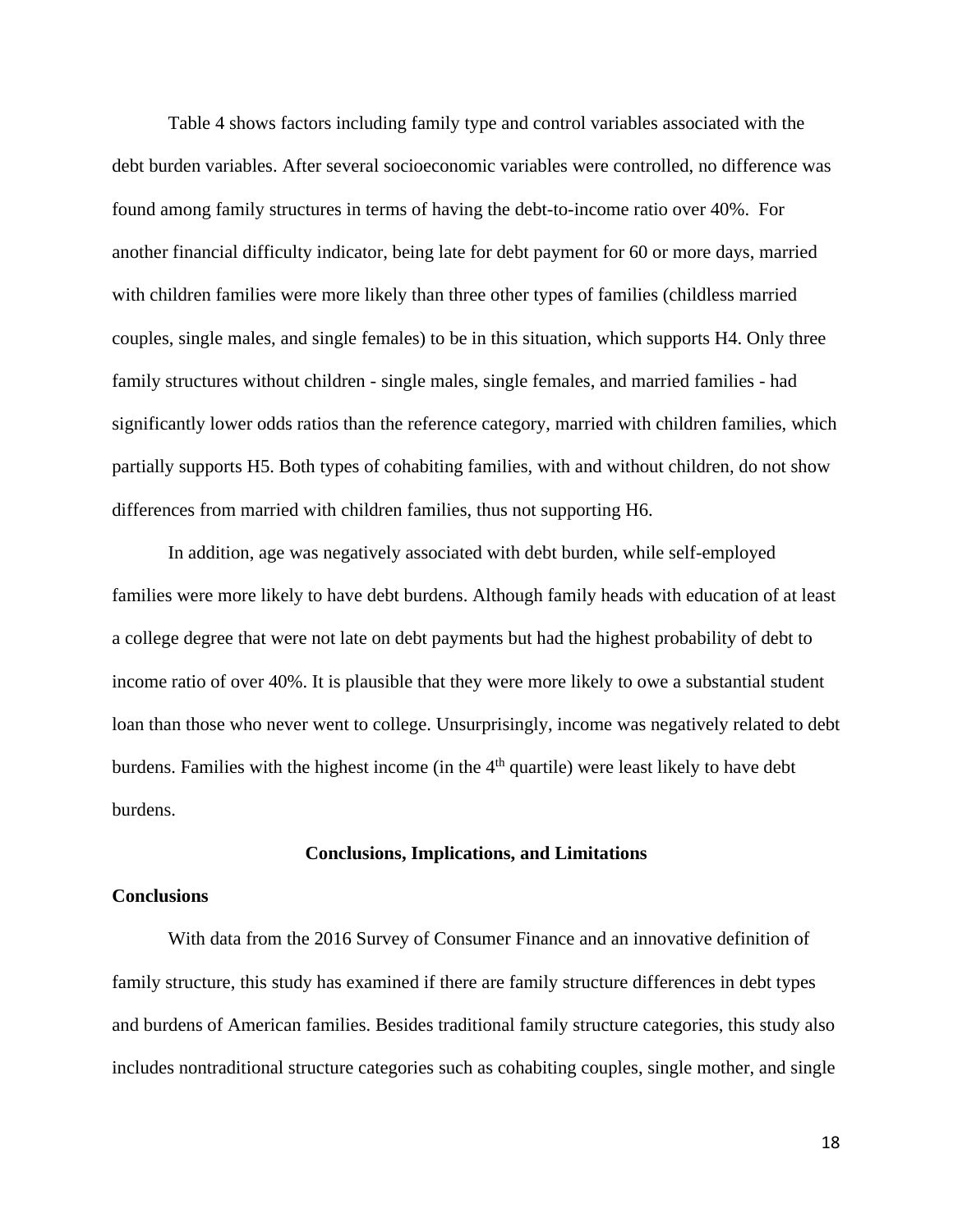father families. In addition, this study has examined patterns of having five specific types of debts and two debt burden indicators. These are unique contributions to the research literature.

Having debt can be considered as credit access for families. From the perspective of consumers, more borrowing sources mean more credit access that can help improve consumer economic well-being. Our results show that families with or without children, married vs cohabiting vs single headed families, and single female vs single male headed families are different in terms of having debt. Overall, married with children families are more likely than some other family types to have any debt and many specific types of debts. The findings also show that nontraditional family types such as cohabiting families and single headed with children families are different in terms of having some specific types of debts.

Two debt related indicators are used to measure financial difficulties, having a debt-toincome ratio over 40% and being late in debt payment for 60 or more days. Multivariate analysis results show that married with children families are more likely than childless couples, single males and single females to be late in debt payments for 60 or more days. No family structure differences are found in the other debt difficulty indicators, having the debt to income ratio over 40%. These results suggest that socioeconomic variables have better explaining powers than family structure measures to explain family financial difficulties. Among two indicators that show financial difficulties, the family structure variable has a better explaining power for the being late in debt payment for 60 or more days than the debt-to-income ratio over 40% measure.

# **Managerial and Theoretical Implications**

Our findings are informative for business practitioners, policy makers, and consumer educators. When banks and other consumer loan lenders issue loans to their customers, they may use the findings to better understand loan demands of various family structures and target them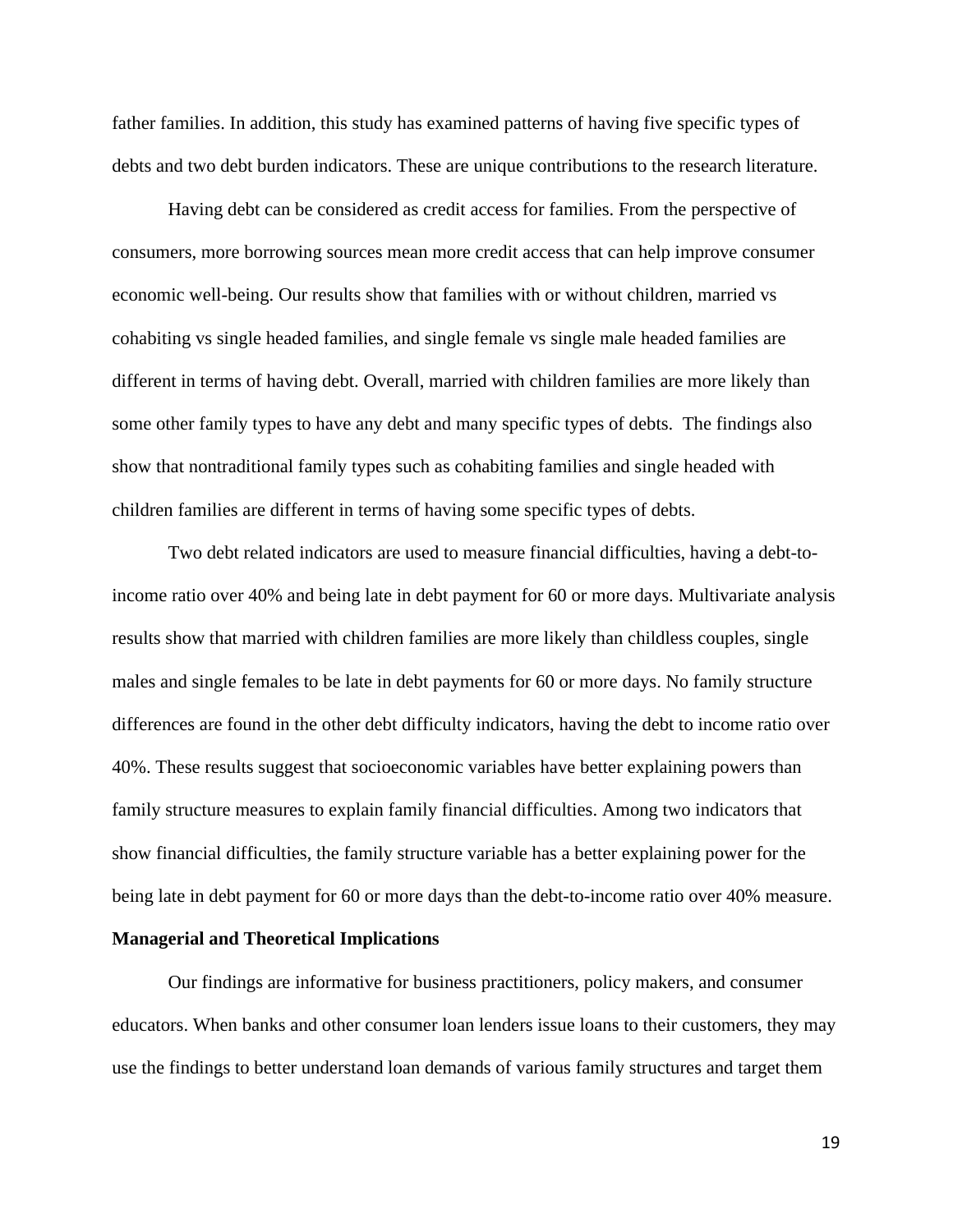with effective marketing strategies. The results show that married with children families are most likely to borrow any loan and many specific types of loans, while single males without children are least likely to do so in most cases. A comparison of various loan types shows that some types have many family structure differences (mortgage, credit card, and vehicle loans) while others have fewer differences (education and purchase loans). These findings can be used to offer differentiated or undifferentiated marketing strategies when different loan products are offered.

The results also provide helpful information for loan service professionals to identify risk factors based on family structures. Our study shows that among two debt difficulty factors, being late for debt payment for 60 or more days is a better indicator than the debt to income ratio over 40% when family structure is used to predict debt difficulties. For the second indicator, all family structures can be categorized into two broad groups: 1) childless married, single males and single females and 2) all other family structures. Basically, the first group is less likely to default on debt payments than the second group, which makes the second factor a straightforward and easy indicator for risk management when loan products are offered to consumers with various family structures.

When making consumer economic policies, policy makers should consider differences in debt types and burdens of families with various structures. For example, according to the current income tax laws, married couples and cohabiting couples are treated differently with respect to income tax obligations. Married families can include the interest and points paid for the mortgage in their itemized deductions. However, this benefit is different for cohabiting families. This discriminative policy deserves policy makers' attention. Furthermore, when consumer credit protection laws are considered, special attention should be paid to certain types of families that are at greater risks of debt delinquency, such as married with children families.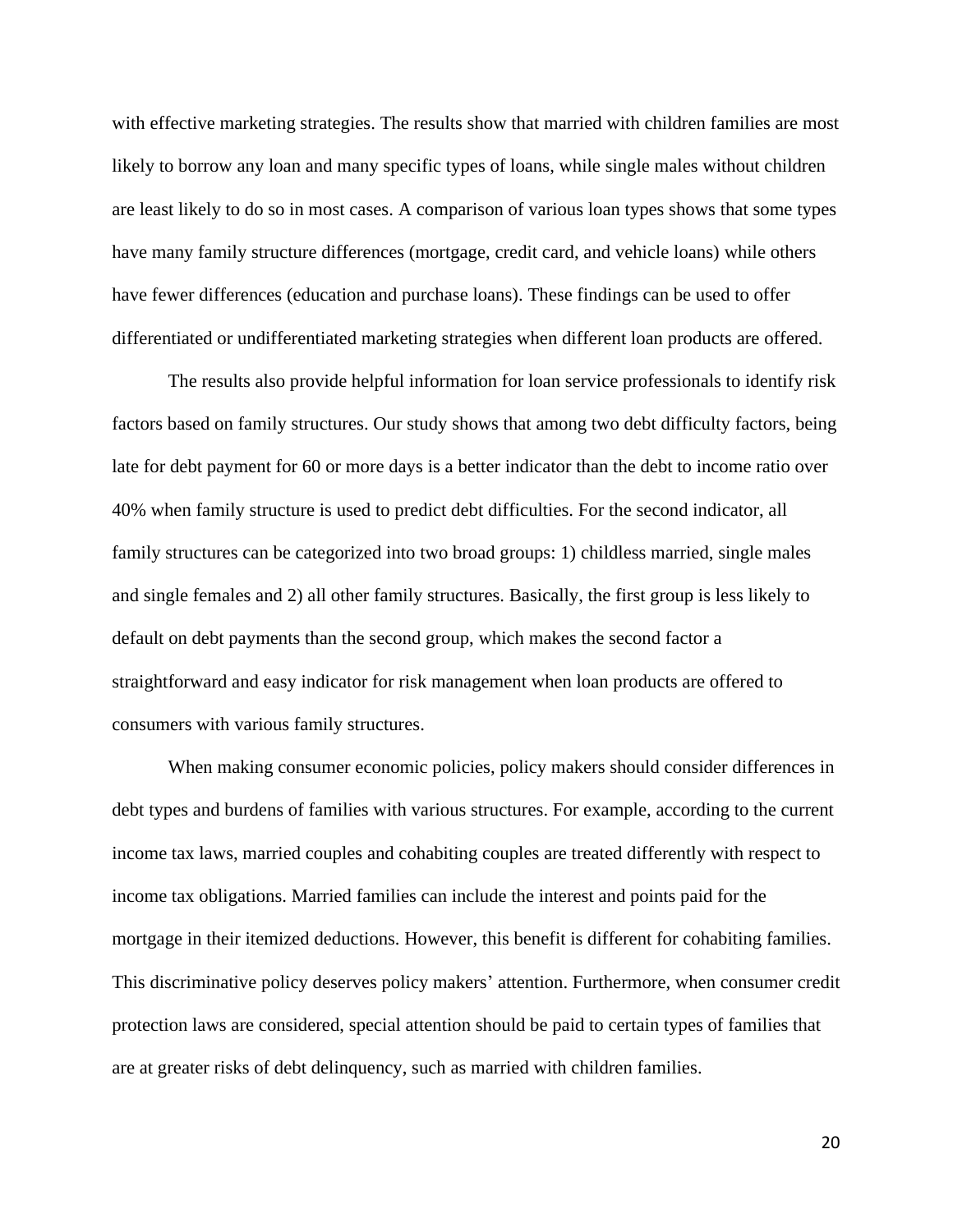Consumer educators can incorporate relevant findings of this study to consumer financial education to improve consumers' knowledge about debt and skills needed to manage debt. Moreover, these education programs should be tailored to meet specific needs of various family structures. For example, different education materials should be designed for families that are more likely to have certain types of debts. Educators may tailor course information to meet the needs of different types of families in terms of debt types. Results of this study show that married with children families are not only more likely to have almost all types of debts, but also more likely to experience debt related difficulties. Educators who work with this type of family should provide them with appropriate information on debt control strategies. Educators also need to know that to help families with financial difficulties, being late in debt payment for 60 or more days is a better indicator than the measure of having debt-to-income ratio over 40% if they are interested in identifying which families experiencing debt related financial difficulties. Educators may deliver tailored information to families with debt related financial difficulties compared to families without major debt problems in consumer financial education.

Results of this study also have theoretical implications when relevant theories on the relationship between family structure and debt status are developed. When this study was conducted, we reviewed theories relevant to consumer debt behavior. Traditional lifecycle theory and behavioral lifecycle theory did not address debt issue explicitly. Some researchers incorporated family size and marital status into the analyses or simulations, but no theoretical frameworks were found to address the relationship between family structures and debt behavior. To better understand the family structure influences on having debt and debt burden, proper theoretical framework should be developed in future research. Findings of this study could provide helpful information toward building relevant theories on this topic.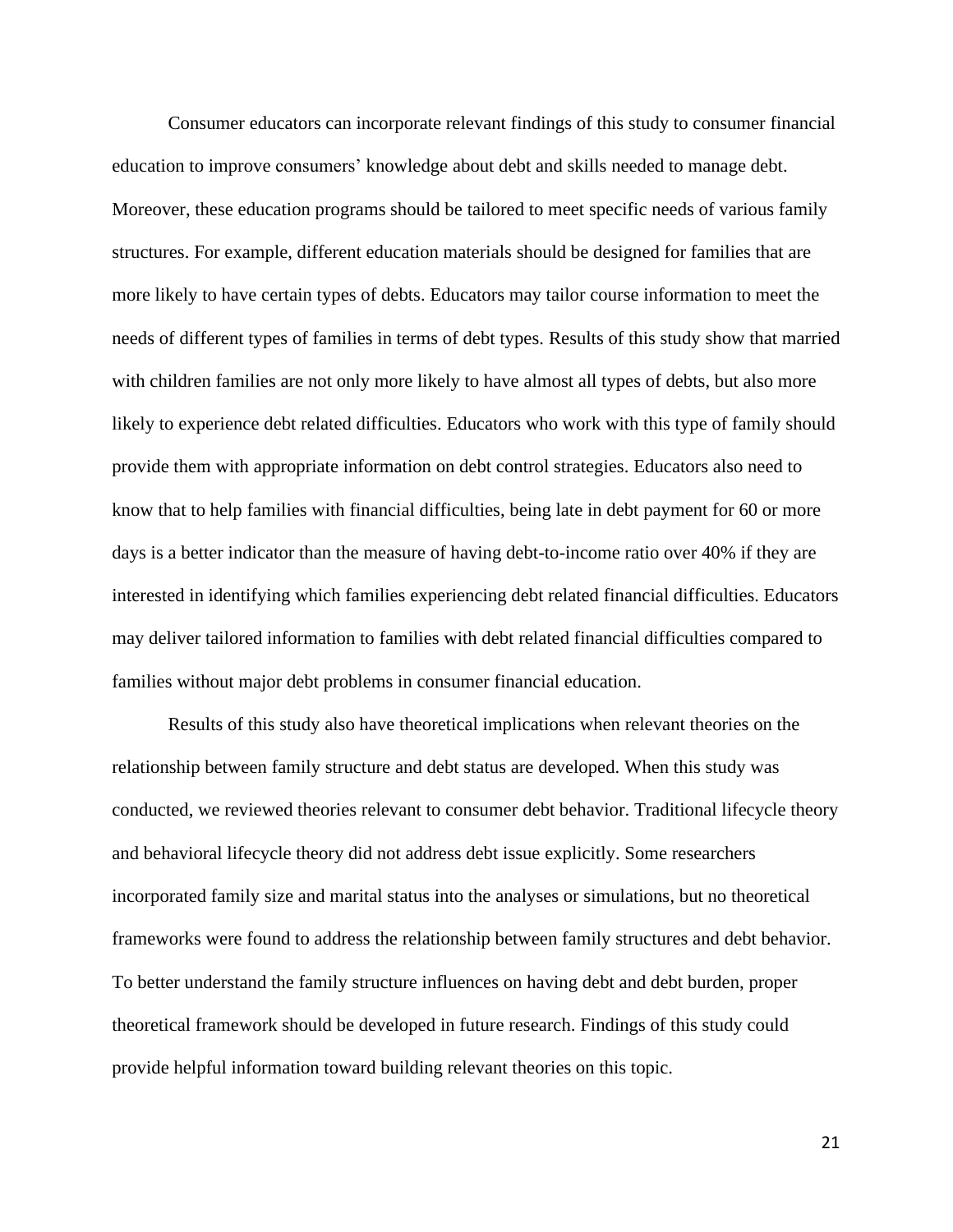# **Limitations and Future Research**

Although this study is more comprehensive than previous research regarding family structure, it is still limited to information available from the data. For example, information about same-sex families is available but the sample size is too small for meaningful analyses. There were only 63 same-sex couples in the sample, among which 27 are married and 36 are cohabiting. To address this topic, data on same-sex couples should be collected and utilized. Second, this study focused on family structure differences in debt types and burdens at one time point. It would be interesting to examine the effect of family structure changes on debt type and burden from a dynamic perspective. This topic could be examined with appropriate panel data in future research.

# **Ethical Approval**

Data used in this study is a secondary data set sponsored by the U.S. Federal Reserve Board, which was used by many researchers around the world. The authors of this article do not work with human participants of the data set directly.

#### **References**

- Addo, F. R. (2017). Financial integration and relationship transitions of young adult cohabiters. *Journal of Family and Economic Issues*, *38*(1), 84-99.
- Aizcorbe, A. M., Kennickell, A. B., & Moore, K. B. (2003, January). Recent changes in U.S. family finances: Evidence from the 1998 and 2001 survey of consumer finances. *Federal Reserve Bulletin,* 1-32*.*
- Angeletos, G., Laibson, D., Repetto, A., Tobacman, J., & Weinberg, S. (2001). The hyperbolic consumption model: Calibration, simulation, and empirical evaluation. *Journal of Economic Perspectives, 15*(3), 47-68.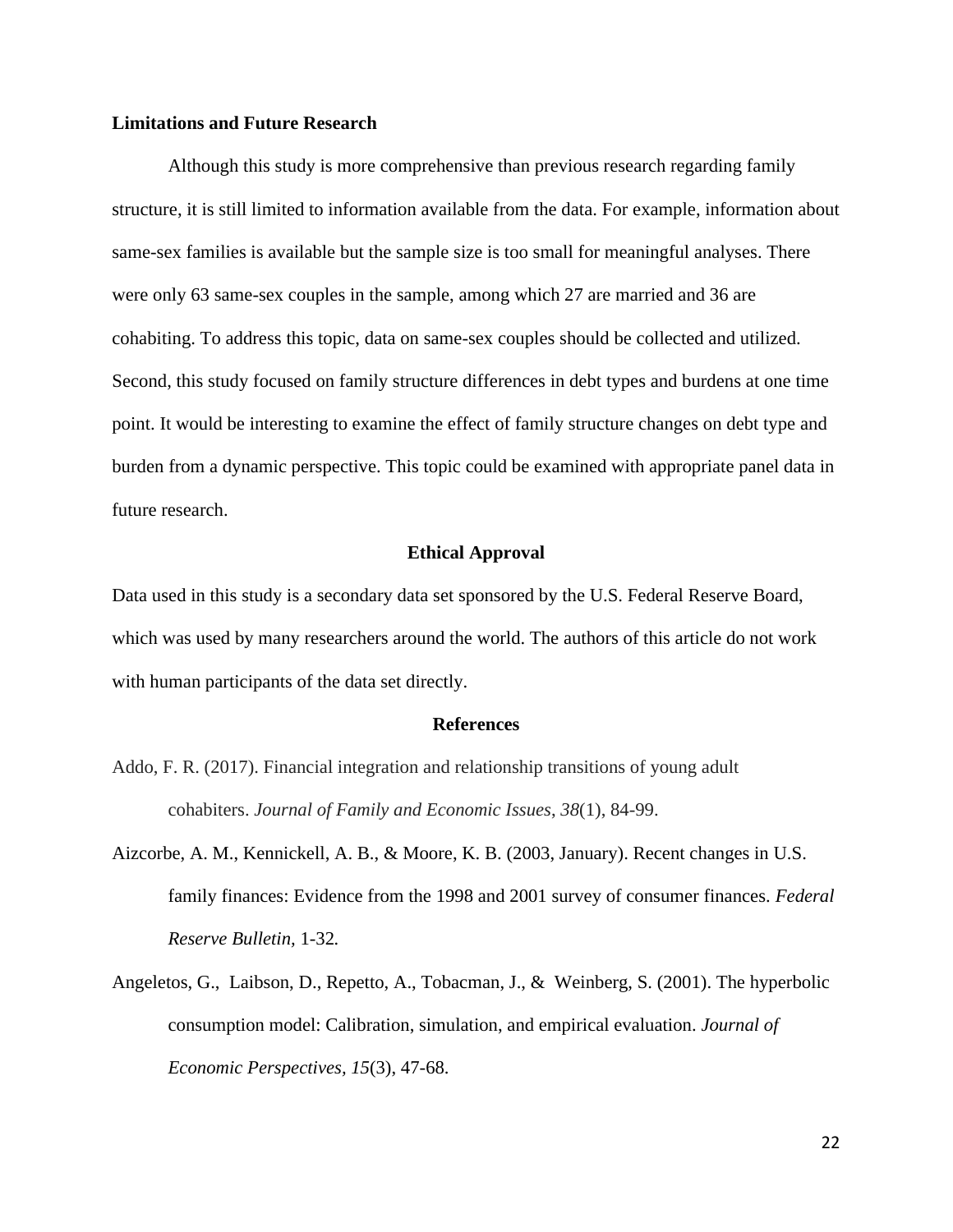- Attanasio, O. P., & Weber, G. (2010). Consumption and saving: Models of intertemporal allocation and their implications for public policy. *Journal of Economic Literature*, *48*(3), 693-751.
- Baek, E., & Hong, G. (2004). Effects of family life-cycle stages on consumer debts. *Journal of Family and Economic Issues, 25*(3), 359-385.
- Berger, L. M., Collins, J. M., & Cuesta, L. (2016). Household debt and adult depressive symptoms in the United States. *Journal of Family and Economic Issues, 37*(1), 42-57.
- Board of Governors of the Federal Reserve System (2018), Household debt service payments as a percent of disposable personal income. Retrieved from FRED, Federal Reserve Bank of St. Louis; [https://fred.stlouisfed.org/series/TDSP,](https://fred.stlouisfed.org/series/TDSP) February 4, 2018.
- Bricker, J., Dettling, L. J., Henriques, A., Hsu, J. W., Jacobs, L., Moore, K. B., Pack, S., Sabelhaus, J., Thompson, J., & Windle, R. A. (2017). Changes in U.S. family finances from 2013 to 2016: Evidence from the survey of consumer finances. *Federal Reserve Bulletin, 103*(3), 1-41.
- Bricker, J., Dettling, L. J., Henriques, A., Hsu, J. W., Moore, K. B., Sabelhaus, J., Thompson, J., & Windle, R. A. (2014). Changes in U.S. family finances from 2010 to 2013: Evidence from the survey of consumer finances. *Federal Reserve Bulletin, 100*(4), 1-40.
- Bricker, J., Kennickell, A. B., Moore, K. B., & Sabelhaus, J. (2012). Changes in U.S. family finances from 2007 to 2010: Evidence from the survey of consumer finances. *Federal Reserve Bulletin, 100*(1), 1-80.
- Browning, M. and Crossley, T. (2001), "The life-cycle model of consumption and saving", The Journal of Economic Perspectives, Vol. 15 No. 3, pp. 3-22.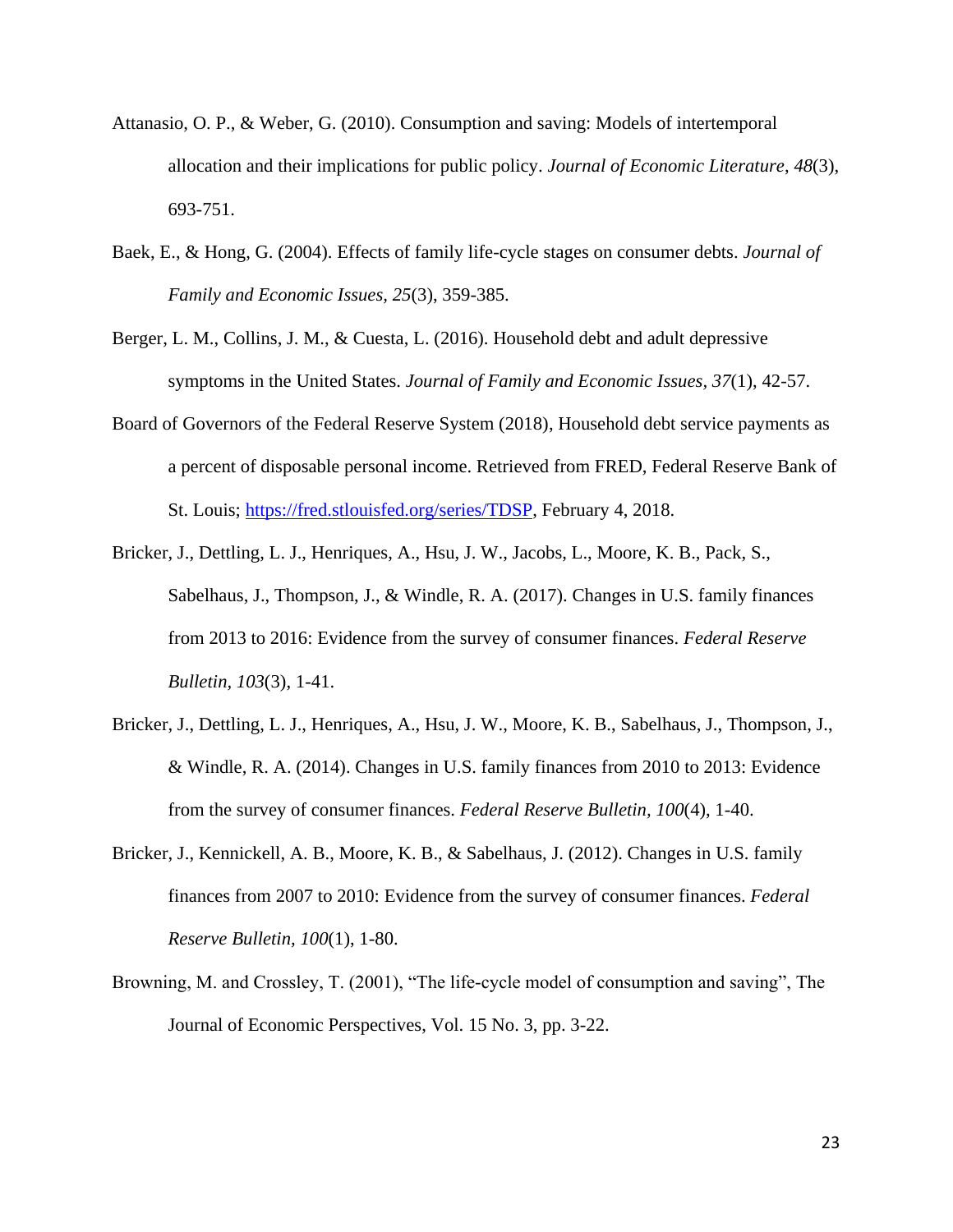- Bryant, W. K., & Zick, C. D. (2006). *The economic organization of the household* (2<sup>nd</sup> ed.). New York: Cambridge University Press.
- Bucks, B. K., Kennickell, A. B., & Moore, K. B. (2006). Recent changes in U.S. family finances: Evidence from the 2001 and 2004 Survey of Consumer Finances. *Federal Reserve Bulletin,* A1-A38*.*
- Bucks, B., Kennickell, A., Mach, T., & Moore, K. (2009, January). Changes in U.S. family finances from 2004 to 2007: Evidence from the Survey of Consumer Finances. *Federal Reserve Bulletin, 95*, A1-A55.
- Cancian, M., & Reed, D. (2009). Family structure, childbearing, and parental employment: Implications for the level and trend in poverty. *Focus, 26*(2), 21-26. Retrieved January 23, 2011 from<http://www.irp.wisc.edu/publications/focus/pdfs/foc262d.pdf>
- Canner, G., B., & Luckett, C. A. (1990). Consumer debt repayment woes: Insights from a household survey. *Journal of Retail Banking, 12*(1), 55-62.
- Chang, Y., & Lee, K. Y. (2006). Household debt and marital instability: Evidence from the Korean Labor and Income Panel Study. *Journal of Family and Economic Issues, 27*(4), 675-691.
- Chien, Y., & DeVaney, S. A. (2001). The effects of credit attitude and socioeconomic factors on credit card and installment debt. *Journal of Consumer Affairs, 35*(1), 162-179.
- Child Trends (2015). *Family structure: Indicators of child and youth well-being.* [http://childtrends.org/wp-content/uploads/2015/03/59\\_Family\\_Structure.pdf](http://childtrends.org/wp-content/uploads/2015/03/59_Family_Structure.pdf)
- Deleire, T., & Kalil, A. (2005). How do cohabiting couples with children spend their money? *Journal of Marriage and Family, 67*(May), 286–295.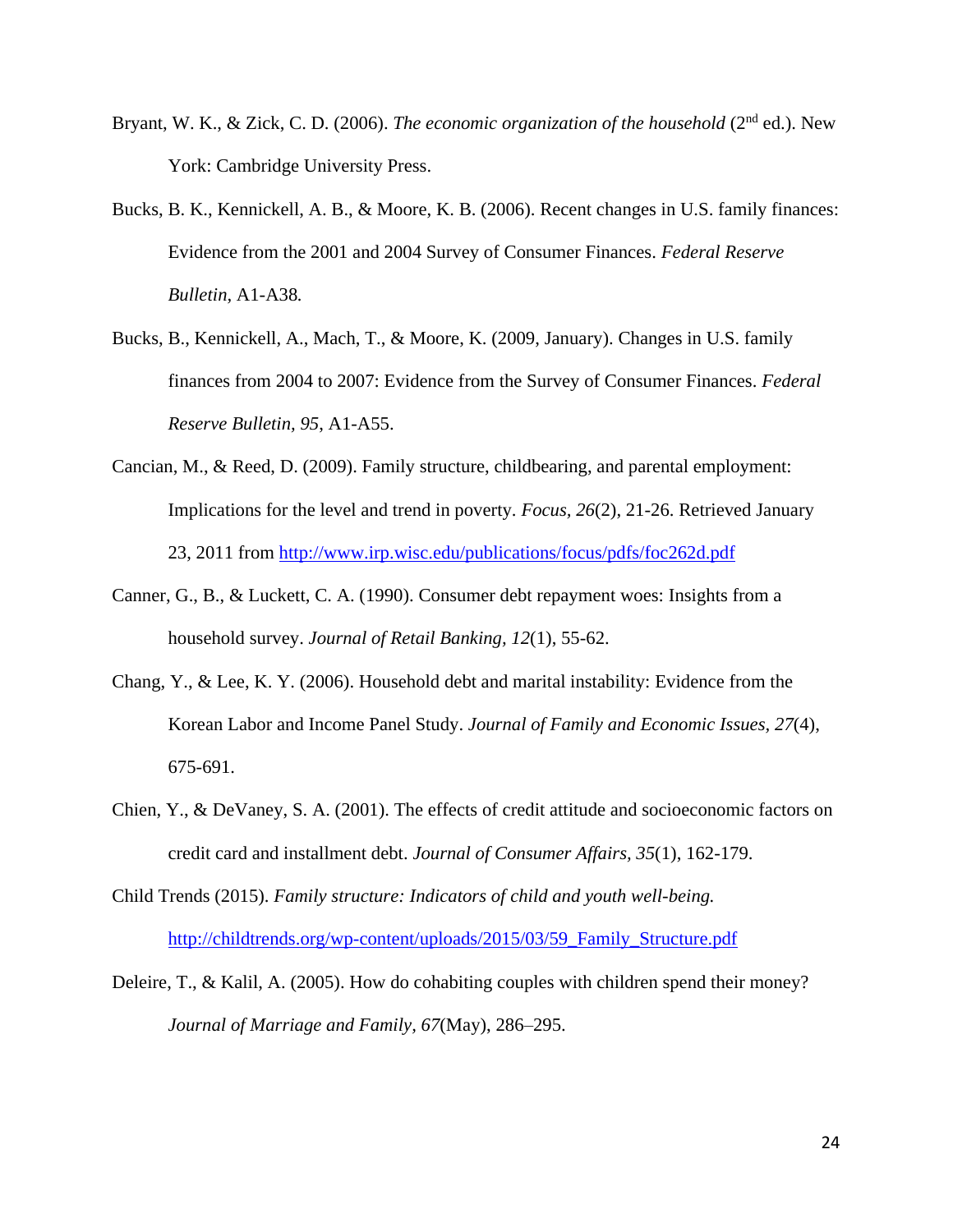- Dew, J. (2007). Two sides of the same coin? The differing roles of assets and consumer debt in marriage. *Journal of Family & Economic Issues, 28*(1), 89-104.
- Dew, J. (2008). Debt change and marital satisfaction change in recently married couples. *Family Relations, 57*, 60–71
- Dynan, K. E. (2009). Changing household financial opportunities and economic security. *Journal of Economic Perspectives, 23*(4), 49–68.
- Dynan, K. E., & Kohn, D. L. (2007). The rise in U.S. household indebtedness: Causes and consequences. In C. Kent and J. Lawson (eds.). *The structure and the resilience of the financial system: Proceedings of a conference,* (pp. 84–113). Sydney: Reserve Bank of Australia.
- Estelami, H. (2018). Incidence and magnitude of quantity surcharges and quantity discounts in online shopping. *Journal of Consumer Affairs*, *52*(3), 517-539.
- Evans, D. A., & Lown, J. M. (2008). Predictors of chapter 13 completion rates: The role of socioeconomic variables and consumer debt type. *Journal of Family and Economic Issues, 29*(2), 202-218.
- Friedman, M. (1957). *A theory of the consumption function*. Princeton and Oxford: Princeton University Press.
- Garman, E. T., & Forgue, R. E. (2006). *Personal finance* (8<sup>th</sup> ed.). Boston: Houghton Mifflin Company.
- Gerardi, K. (2010). *Financial literacy and subprime mortgage delinquency: Evidence from a survey matched to administrative data*. DIANE Publishing.
- Getter, D. E. (2003). Contributing to the delinquency of borrowers. *Journal of Consumer Affairs*, *37*(1), 86-100.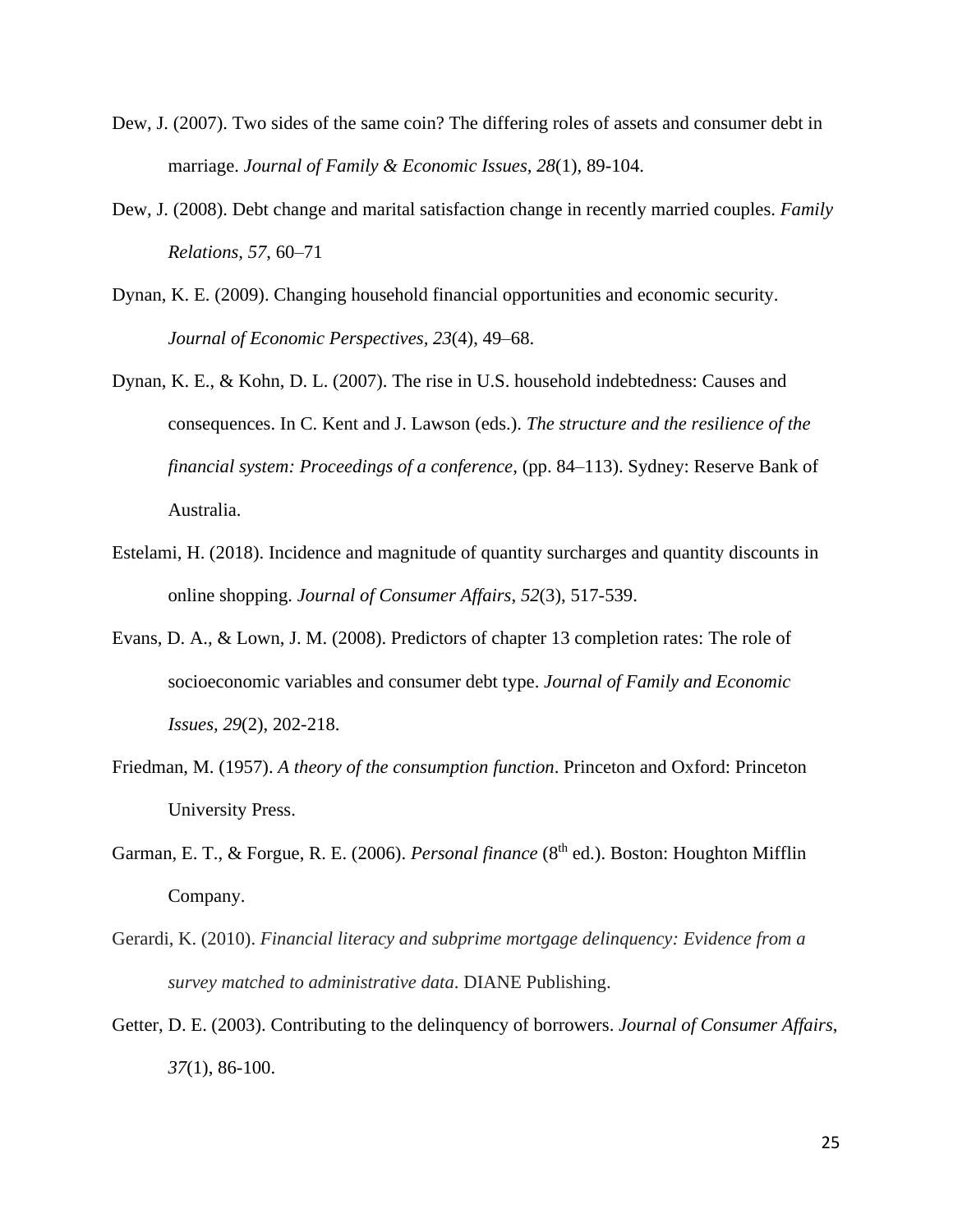- Heimdal, K. R., & Houseknecht, S. K. (2003). Cohabiting and married couples' income organization: Approaches in Sweden and the United States. *Journal of Marriage and Family, 65*(August), 525–538.
- Hemez, P., & Manning, W. D. (2017). Thirty-years of change in women's premarital cohabition experience. Family Profiles, FP-17-05. Bowling Green, OH: National Center for Familly and Marriage Research. [https://www.bgsu.edu/content/dam/BGSU/college-of-arts-and](https://www.bgsu.edu/content/dam/BGSU/college-of-arts-and-sciences/NCFMR/documents/FP/hemez-manning-30-yrs-change-women-premarital-cohab-fp-17-05.pdf)[sciences/NCFMR/documents/FP/hemez-manning-30-yrs-change-women-premarital](https://www.bgsu.edu/content/dam/BGSU/college-of-arts-and-sciences/NCFMR/documents/FP/hemez-manning-30-yrs-change-women-premarital-cohab-fp-17-05.pdf)[cohab-fp-17-05.pdf](https://www.bgsu.edu/content/dam/BGSU/college-of-arts-and-sciences/NCFMR/documents/FP/hemez-manning-30-yrs-change-women-premarital-cohab-fp-17-05.pdf)
- Hirschl, T. A., Altobelli, J., & Rank, M. R. (2003). Does marriage increase the odds of affluence? Exploring the life course probabilities. Journal of Marriage and Family, 65 (November), 927–938.
- Johnson, K. W. (2005). Recent development in the credit card market and the financial obligations ration. *Federal Reserve Bulletin* (Autumn), 473-486.
- Kenney, C. (2004). Cohabiting couple, filing jointly? Resource pooling and U.S. poverty policies. *Family Relations, 53*, 237–247.
- Kennickell, A. B. (1991). Imputation of the 1989 Survey of Consumer Finances: Stochastic relaxation and multiple imputation. *Proceedings of the Section on Survey Research Methods*, Annual Meetings of the American Statistical Association, Atlanta, GA.
- Kennickell, A. B. (1998). Multiple imputation in the Survey of Consumer Finances. Federal Reserve Board SCF Working Paper. Retrieved from http://www.federalreserve.gov/pubs/oss/oss2/method.html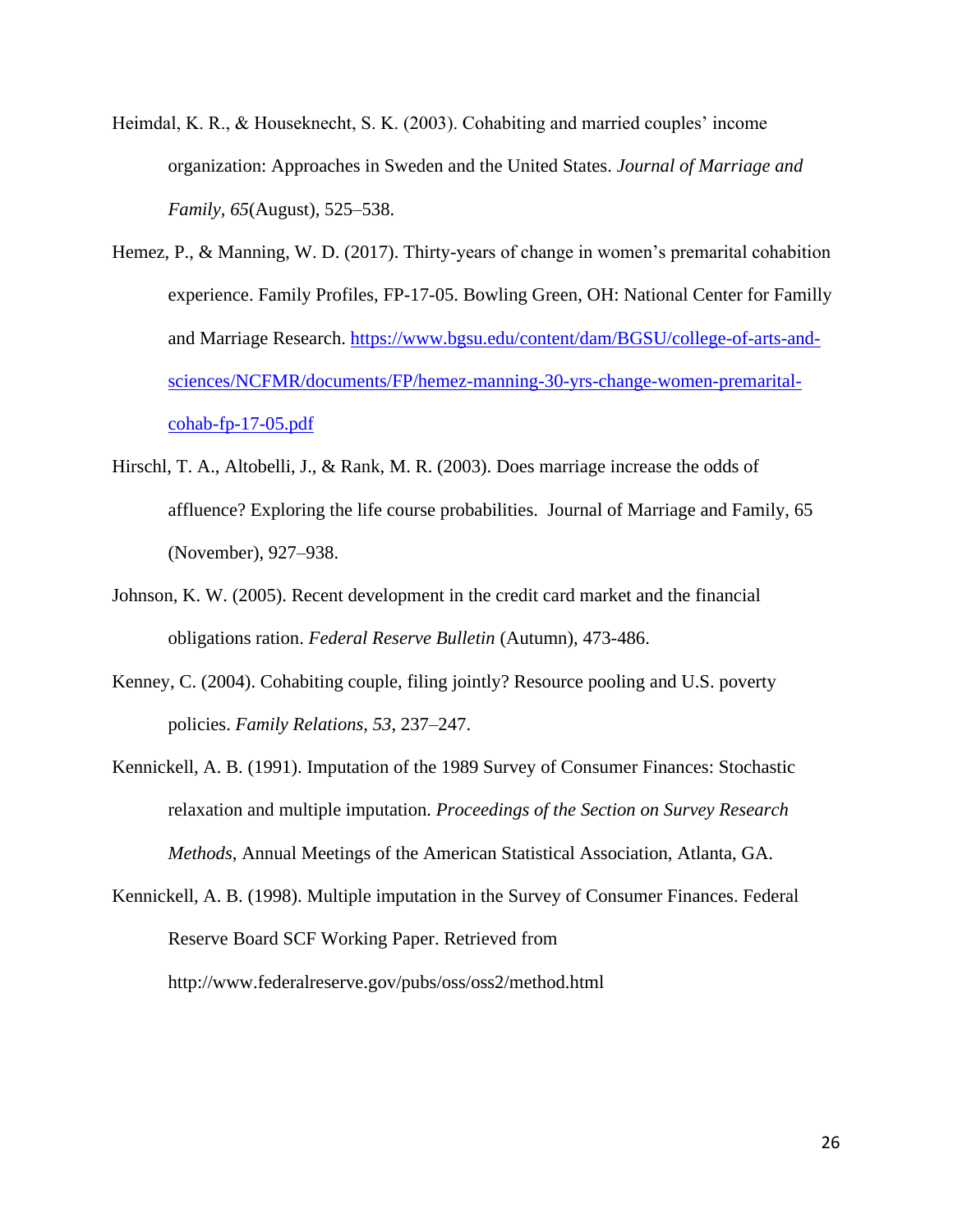- Kennickell, A. B. (1999). Revisions of the SCF weighting methodology: Accounting for race/ethnicity and homeownership. Washington, DC: Board of Governors of the Federal Reserve System. [www.federalreserve.gov/pubs/oss/oss2/method.html.](http://www.federalreserve.gov/pubs/oss/oss2/method.html)
- Kennickell, A. B. (2008). The role of over-sampling of the wealthy in the survey of consumer finances. *Irving Fisher Committee Bulletin, 28*, 403-408.
- Kroszner, R. S., & Strahan, P. E. (2014). Regulation and deregulation of the US banking industry: causes, consequences, and implications for the future. In *Economic Regulation and Its Reform: What Have We Learned?* (pp. 485-543). University of Chicago Press.
- Lander, D. A. (2016). Consumer credit regulation. In J. J. Xiao (ed.). *Handbook of consumer finance research* (pp.301-314). New York: Springer.
- Limbu, Y. B., & Sato, S. (2019). Credit card literacy and financial well-being of college students. *The International Journal of Bank Marketing, 37*(4), 991-1003. doi:http://dx.doi.org.uri.idm.oclc.org/10.1108/IJBM-04-2018-0082
- Lusardi, A., & Tufano, P. (2015). Debt literacy, financial experiences, and overindebtedness. *Journal of Pension Economics & Finance*, *14*(4), 332-368.
- Lyons, A.C. (2003). How credit access has changed over time for U. S. households. *Journal of Consumer Affairs*, *37*(Winter), 231-255.
- McCloud, L., & Dwyer, R. E. (2011). The fragile American: hardship and financial troubles in the 21st century. *The Sociological Quarterly*, *52*(1), 13-35.
- Modigliani, F. (1986). Life cycle, thrift, and the wealth of nations. *American Economic Review, 76*, 297-313.
- Moore, D. L. (2003). *Survey of financial literacy in Washington State: Knowledge, behavior, attitudes, and experiences*. Washington State Department of Financial Institutions.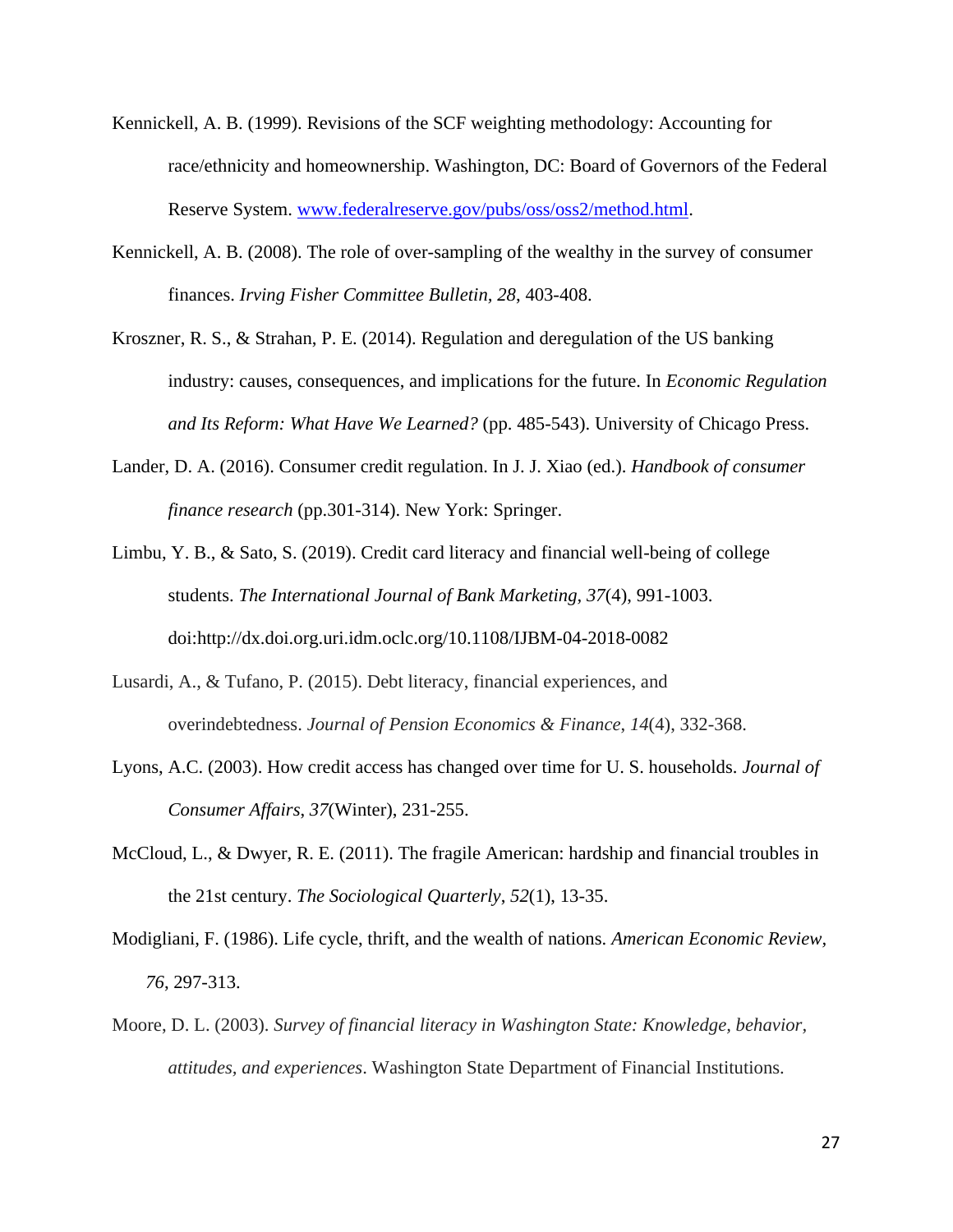- Pace, L. N., & Lown, J. M. (2016). Consumer bankruptcy. In J. J. Xiao (ed.). *Handbook of consumer finance research* (2<sup>nd</sup> ed.). (pp. 315-326). New York: Springer.
- Painter, M. A., & Vespa, J. (2012). The role of cohabitation in asset and debt accumulation during marriage. *Journal of Family and Economic Issues, 33*(4), 491-506.
- Robb, C. A., Chatterjee, S., Porto, N., & Cude, B. J. (2018). The influence of student loan debt on financial satisfaction. *Journal of Family and Economic Issues*, 1-23.
- Ryan, A., Trumbull, G., & Tufano, P. (2010). A brief postwar history of U. S. consumer finance. Finance Working Paper No. 11-058, Harvard Business School.
- Sassler, S. (2004). The process of entering into cohabiting unions*. Journal of Marriage and Family, 66*(May), 491–505.
- Smock, P. J., Manning, W. D., & Porter, M. (2005). ''Everything's there except money'': How money shapes decisions to marry among cohabitors. *Journal of Marriage and Family, 67*(August), 680–696.
- Stafford, F. P., & Gouskova, E. (2010). *Mortgage contract decisions and mortgage distress: Family and financial life-cycle factors.* Working Paper 2010-225. Retirement Research Center, University of Michigan.
- Stango, V., & Zinman, J. (2009). Exponential growth bias and household finance. *The Journal of Finance*, *64*(6), 2807-2849.
- Treas, J., & Ruijter, E. D. (2008). Earnings and expenditures on household services in married and cohabiting unions. *Journal of Marriage and Family, 70*(August), 796–805.
- Tufano, P. (2016). Forward. In J. J. Xiao (ed.). *Handbook of consumer finance research*. (2nd ed.) (pp. v-vii). New York: Springer.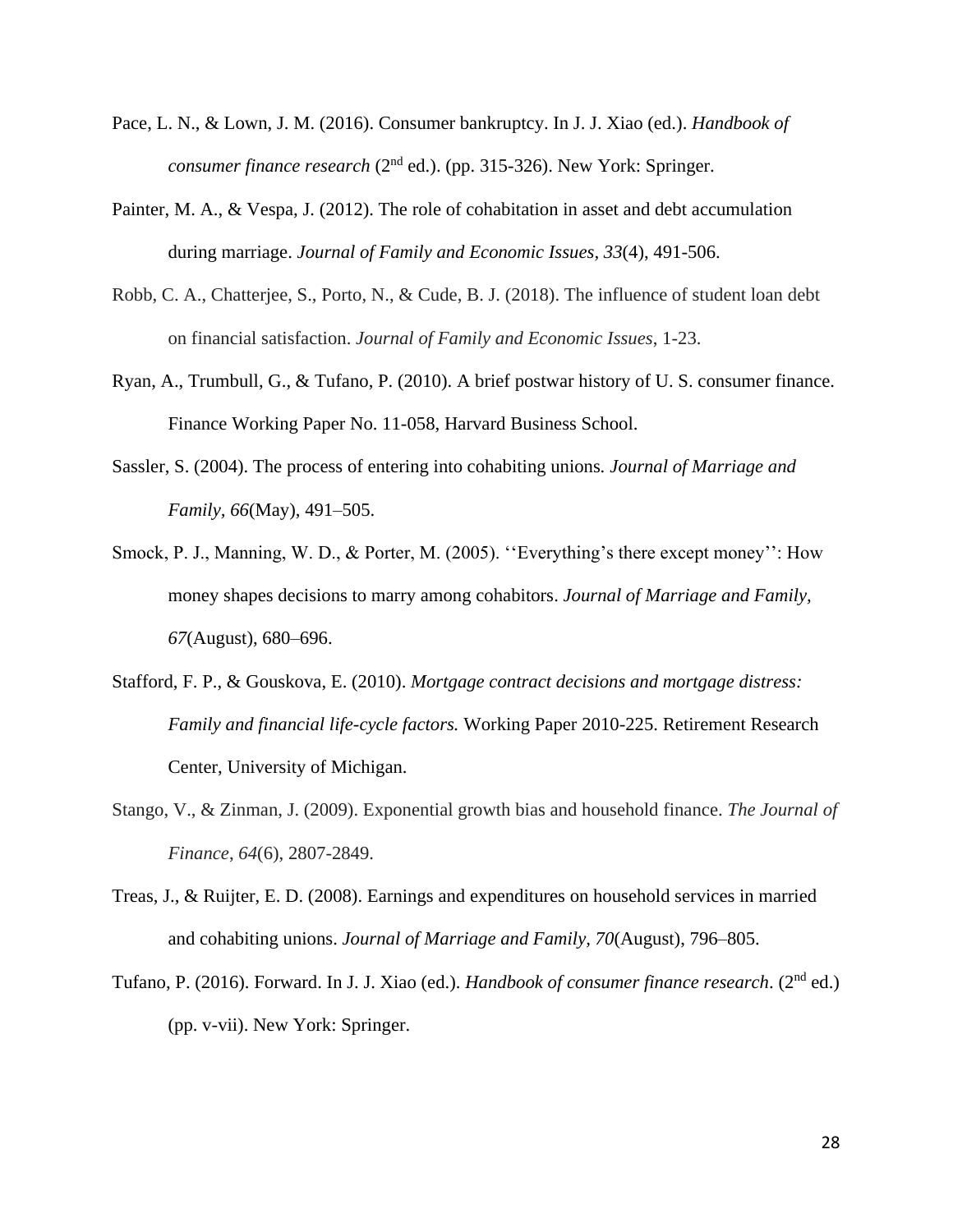Winkler, A. E. (1997). Economic decision-making by cohabitors: Findings regarding income pooling. *Applied Economics*, *29*(8), 1079-1090.

Xiao, J. J. (2015). *Consumer economic wellbeing.* New York: Springer.

- Xiao, J. J., & O'Neill, B. (2016). Consumer financial education and financial capability. *International Journal of Consumer Studies, 40*(6), 712-721.
- Xiao, J. J., & Porto, N. (2017). Financial education and financial satisfaction: Financial literacy, behavior, and capability as mediators. *International Journal of Bank Marketing, 35*(5), 805-817.
- Xiao, J. J., & Yao, R. (2014). Consumer debt delinquency by family lifecycle categories. *International Journal of Bank Marketing, 32*(1), 43–59.
- Yao, R., Xiao, J. J., & Liao, L. (2015). Effects of age on saving motives of Chinese urban consumers. *Journal of Family and Economic Issues, 36*(2), 224-238.
- Zainudin, R., Mahdzan, N. S., & Yeap, M. (2019). Determinants of credit card misuse among gen Y consumers in urban Malaysia. *The International Journal of Bank Marketing, 37*(5), 1350-1370. doi:http://dx.doi.org.uri.idm.oclc.org/10.1108/IJBM-08-2018-0215
- Zhan, M., & Pandey, S. (2004). Postsecondary education and economic well-being of single mothers and single fathers. *Journal of Marriage and Family, 66*(August), 661–673.
- Zingales, L. (2015). Presidential address: Does finance benefit society? *The Journal of Finance*, *70*(4), 1327-1363.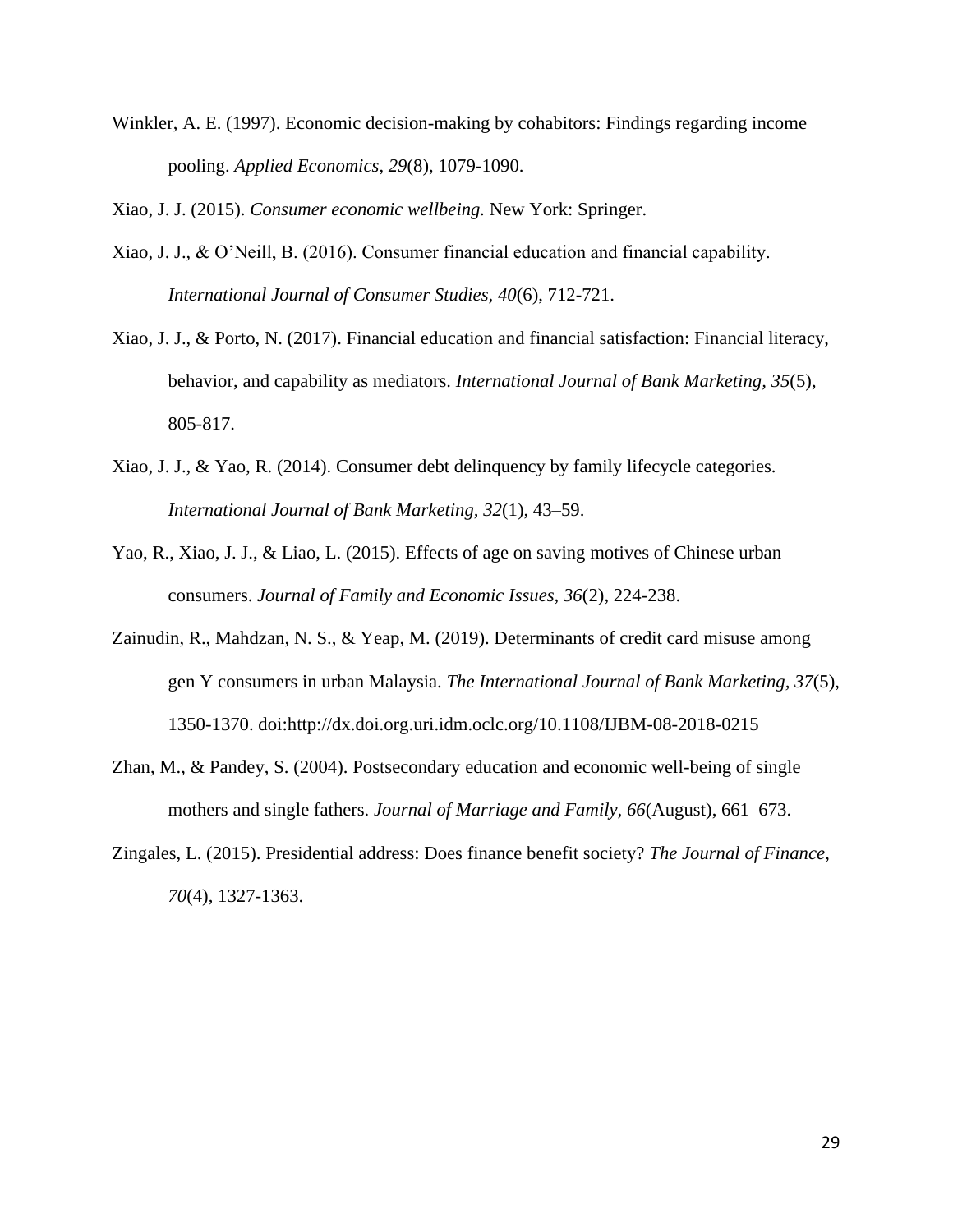#### Figure 1 Debt Type by Family Structure



- 
- Unmarried female with children Unmarried female without children All families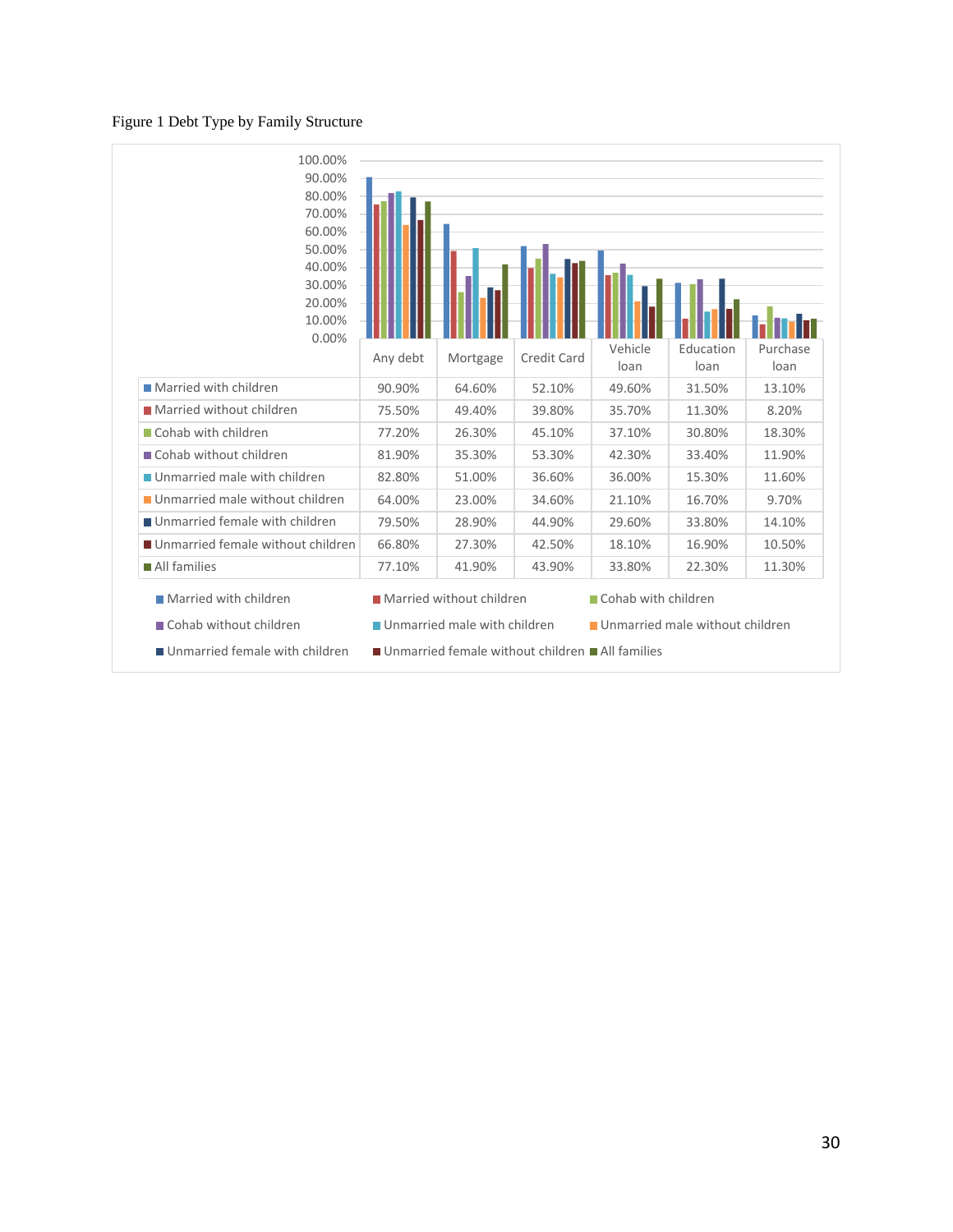# Figure 2 Debt Burden by Family Structure

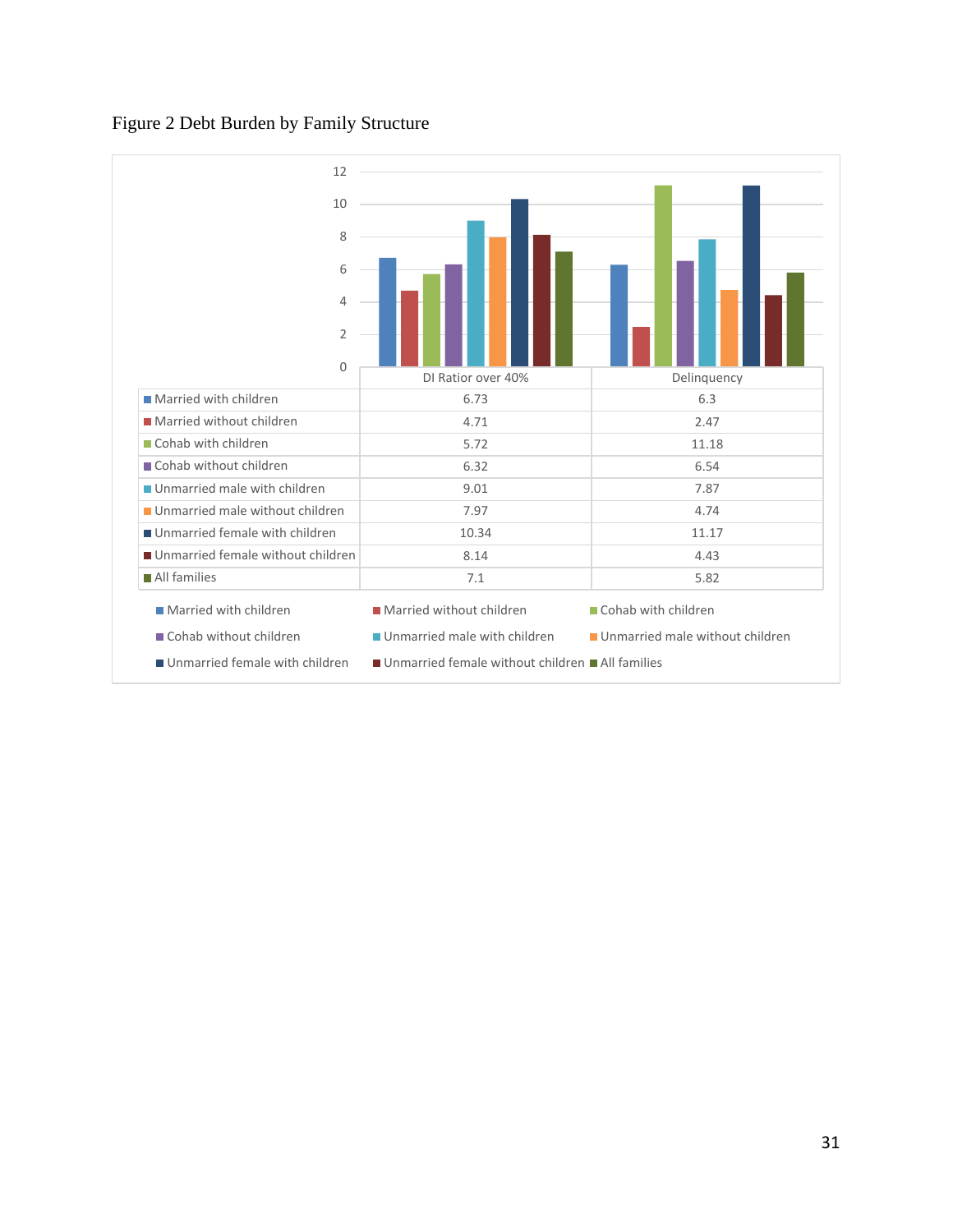|                                | Married<br>with<br>children | Married<br>without<br>children | Cohab with<br>children             | Cohab<br>without<br>children | Single male<br>with<br>children | Single male<br>without<br>children | Single<br>female with<br>children | Single<br>female<br>without<br>children |
|--------------------------------|-----------------------------|--------------------------------|------------------------------------|------------------------------|---------------------------------|------------------------------------|-----------------------------------|-----------------------------------------|
|                                |                             |                                | Panel A: Any debt                  |                              |                                 |                                    |                                   |                                         |
| Married with children          |                             | $^{+,**}$                      | $^{+,**}$                          | $^{+,**}$                    | $+,***$                         | $+,***$                            | $^{+,**}$                         | $+,***$                                 |
| Married without children       | $^{-},$ ***                 |                                |                                    | $^{-,***}$                   | $^{-,***}$                      | $^{+,**}$                          | $^{-,***}$                        | $^{+,**}$                               |
| Cohab with children            | -,***                       |                                |                                    | $^{-,**}$                    |                                 | $+,***$                            |                                   | $^{+,**}$                               |
| Cohab without children         | -,***                       | $+,***$                        | $+,***$                            |                              |                                 | $+,***$                            |                                   | $^{+,**}$                               |
| Single male with children      | $^{-},$ ***                 | $+,***$                        |                                    |                              |                                 | $+,***$                            |                                   | $^{+,**}$                               |
| Single male without children   | $^{-},$ ***                 | $^{-,***}$                     | -,***                              | $^{-,***}$                   | $^{-,***}$                      |                                    | -,***                             | $^{-,**}$                               |
| Single female with children    | $^{-},$ ***                 | $+,***$                        |                                    |                              |                                 | $+,***$                            |                                   | $+,***$                                 |
| Single female without children | $^{-,***}$                  | $^{-,***}$                     | $^{-,***}$                         | $^{-},$ ***                  | $^{-},$ ***                     | $^{+,**}$                          | -,***                             |                                         |
|                                |                             |                                | <b>Panel B: Mortgage</b>           |                              |                                 |                                    |                                   |                                         |
| Married with children          |                             | $^{+,**}$                      | $+,***$                            | $+,***$                      | $^{+,**}$                       | $^{+,***}$                         | $^{+,**}$                         | $^{+,**}$                               |
| Married without children       | $^{-,***}$                  |                                | $^{+,**}$                          | $+,***$                      |                                 | $+,*^{***}$                        | $^{+,***}$                        | $^{+,**}$                               |
| Cohab with children            | $^{-},$ ***                 | -,***                          |                                    | $^{-,***}$                   | $^{-},$ ***                     | $+,$ **                            |                                   |                                         |
| Cohab without children         | $^{-},$ ***                 | $^{-,***}$                     | $^{+,**}$                          |                              | $^{-,***}$                      | $^{+,**}$                          | $^{+,**}$                         | $^{+,**}$                               |
| Single male with children      | $^{-}, **$                  |                                | $^{+,**}$                          | $+,***$                      |                                 | $^{+,**}$                          | $+,***$                           | $+,***$                                 |
| Single male without children   | -,***                       | $^{-}, ^{***}$                 | $\overline{\phantom{0}}$ , $^{**}$ | $^{-,***}$                   | $^{-},$ ***                     |                                    | $^{-},$ ***                       | $^{-,***}$                              |
| Single female with children    | $^{-,***}$                  | -,***                          |                                    | -,***                        | $^{-,***}$                      | $+,***$                            |                                   |                                         |
| Single female without children | $^{-},$ ***                 | $-$ ,***                       |                                    | $^{-,***}$                   | $-$ ,***                        | $+,***$                            |                                   |                                         |
|                                |                             |                                | <b>Panel C: Credit Card</b>        |                              |                                 |                                    |                                   |                                         |
| Married with children          |                             | $+,***$                        | $^{+,**}$                          |                              | $^{+,**}$                       | $^{+,**}$                          | $^{+,**}$                         | $^{+,**}$                               |
| Married without children       | $^{-},$ ***                 |                                | -,***                              | $^{-,***}$                   |                                 | $^{+,**}$                          | $^{-},$ ***                       | $^{-,**}$                               |
| Cohab with children            | $^{-,***}$                  | $^{+,**}$                      |                                    | $^{-,***}$                   | $+,^*$                          | $+,***$                            |                                   |                                         |
| Cohab without children         |                             | $+,***$                        | $^{+,**}$                          |                              | $^{+,**}$                       | $^{+,**}$                          | $^{+,**}$                         | $+,***$                                 |
| Single male with children      | $^{-},$ ***                 |                                | $\overline{\phantom{a}},\ast$      | $^{-,***}$                   |                                 |                                    | $^{-,**}$                         |                                         |
| Single male without children   | -,***                       | $^{-,***}$                     | -,***                              | -,***                        |                                 |                                    | -,***                             | $^{-,***}$                              |
| Single female with children    | $^{-}, ^{***}$              | $^{+,***}$                     |                                    | $^{-,***}$                   | $+,***$                         | $+,***$                            |                                   |                                         |
| Single female without children | $^{-,***}$                  | $^{+,**}$                      |                                    | $^{-,***}$                   |                                 | $+,***$                            |                                   |                                         |

Table 1: One-way ANOVA Tukey Test Results of Debt by Family Type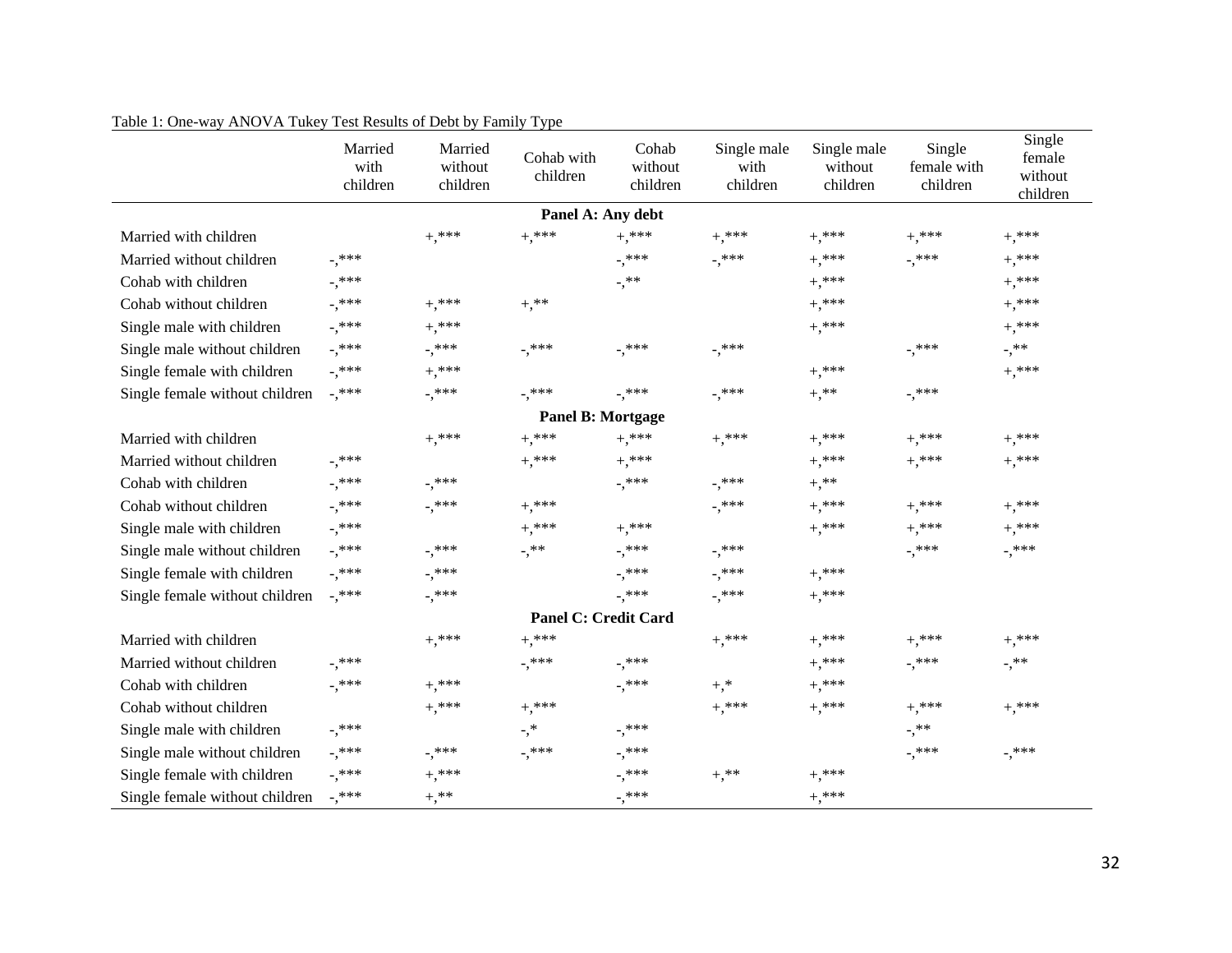|                                | Married<br>with<br>children | Married<br>without<br>children | Cohab with<br>children         | Cohab<br>without<br>children        | Single male<br>with<br>children | Single male<br>without<br>children  | Single<br>female with<br>children | Single<br>female<br>without<br>children |
|--------------------------------|-----------------------------|--------------------------------|--------------------------------|-------------------------------------|---------------------------------|-------------------------------------|-----------------------------------|-----------------------------------------|
|                                |                             |                                | <b>Panel D: Vehicle Loan</b>   |                                     |                                 |                                     |                                   |                                         |
| Married with children          |                             | $^{+,***}$                     | $+,***$                        | $^{+,**}$                           | $+,***$                         | $+,***$                             | $+,***$                           | $+,***$                                 |
| Married without children       | $^{-}, ^{***}$              |                                |                                | $^{-,***}$                          |                                 | $^{+,**}$                           | $+,***$                           | $^{+,**}$                               |
| Cohab with children            | -,***                       |                                |                                | $^{-,**}$                           |                                 | $^{+,**}$                           | $+,***$                           | $+,***$                                 |
| Cohab without children         | -,***                       | $^{+,**}$                      | $+,**$                         |                                     | $^{+,**}$                       | $^{+,**}$                           | $+,***$                           | $^{+,**}$                               |
| Single male with children      | $^{-,***}$                  |                                |                                | $^{-,***}$                          |                                 | $^{+,**}$                           |                                   | $^{+,**}$                               |
| Single male without children   | -,***                       | $^{-,***}$                     | $^{-},$ ***                    | $^{-,***}$                          | $^{-},$ ***                     |                                     | $^{-,***}$                        | $+,^*$                                  |
| Single female with children    | -,***                       | -,***                          | -,***                          | $^{-,***}$                          |                                 | $+,***$                             |                                   | $+,***$                                 |
| Single female without children | -,***                       | $^{-,***}$                     | $^{-,***}$                     | $^{-,***}$                          | $^{-,***}$                      | $\overline{\cdot},\overline{\cdot}$ | $^{-},$ ***                       |                                         |
|                                |                             |                                | <b>Panel E: Education Loan</b> |                                     |                                 |                                     |                                   |                                         |
| Married with children          |                             | $+,***$                        |                                | $^{-,***}$                          | $+,***$                         | $^{+,**}$                           |                                   | $^{+,**}$                               |
| Married without children       | $^{-,***}$                  |                                | $^{-,***}$                     | $^{-},$ ***                         |                                 | -,***                               | $^{-,***}$                        | $^{-,***}$                              |
| Cohab with children            |                             | $+,***$                        |                                | $\overline{\cdot},\overline{\cdot}$ | $+,***$                         | $+,***$                             |                                   | $^{+,**}$                               |
| Cohab without children         | $+,***$                     | $^{+,**}$                      | $+,^*$                         |                                     | $^{+,**}$                       | $+,***$                             |                                   | $+,***$                                 |
| Single male with children      | -,***                       |                                | $^{-,***}$                     | $^{-},$ ***                         |                                 |                                     | -,***                             |                                         |
| Single male without children   | -,***                       | $^{+,**}$                      | $^{-,***}$                     | $^{-},$ ***                         |                                 |                                     | -,***                             |                                         |
| Single female with children    |                             | $^{+,***}$                     |                                |                                     | $+,***$                         | $+,***$                             |                                   | $^{+,**}$                               |
| Single female without children | $^{-,***}$                  | $^{+,**}$                      | $^{-,***}$                     | $^{-,***}$                          |                                 |                                     | $^{-},$ ***                       |                                         |
|                                |                             |                                | <b>Panel F: Purchase Loan</b>  |                                     |                                 |                                     |                                   |                                         |
| Married with children          |                             | $^{+,**}$                      | $^{-,***}$                     |                                     |                                 | $+,***$                             |                                   | $+,^*$                                  |
| Married without children       | $^{-,***}$                  |                                | $^{-,***}$                     | $^{-,**}$                           |                                 |                                     | $^{-,***}$                        | $\overline{\phantom{0}}$ ,**            |
| Cohab with children            | $+,***$                     | $^{+,**}$                      |                                | $+,***$                             | $^{+,***}$                      | $^{+,**}$                           | $+,***$                           | $+,***$                                 |
| Cohab without children         |                             | $+ , ^{**}$                    | $^{-,***}$                     |                                     |                                 |                                     |                                   |                                         |
| Single male with children      |                             |                                | $^{-,***}$                     |                                     |                                 |                                     |                                   |                                         |
| Single male without children   | $^{-,***}$                  |                                | $^{-,***}$                     |                                     |                                 |                                     | $^{-,***}$                        |                                         |
| Single female with children    |                             | $^{+,**}$                      | $^{-,***}$                     |                                     |                                 | $^{+,***}$                          |                                   | $+,***$                                 |
| Single female without children | $-$ ,*                      | $+$ ,**                        | $^{-},$ ***                    |                                     |                                 |                                     | $^{-,***}$                        |                                         |

Note: Positive sign "+" indicates row's mean > column's mean; negative sign "-" indicates row's mean < column's mean. \* *p*<.05, \*\**p*<.01, \*\*\**p*<.001.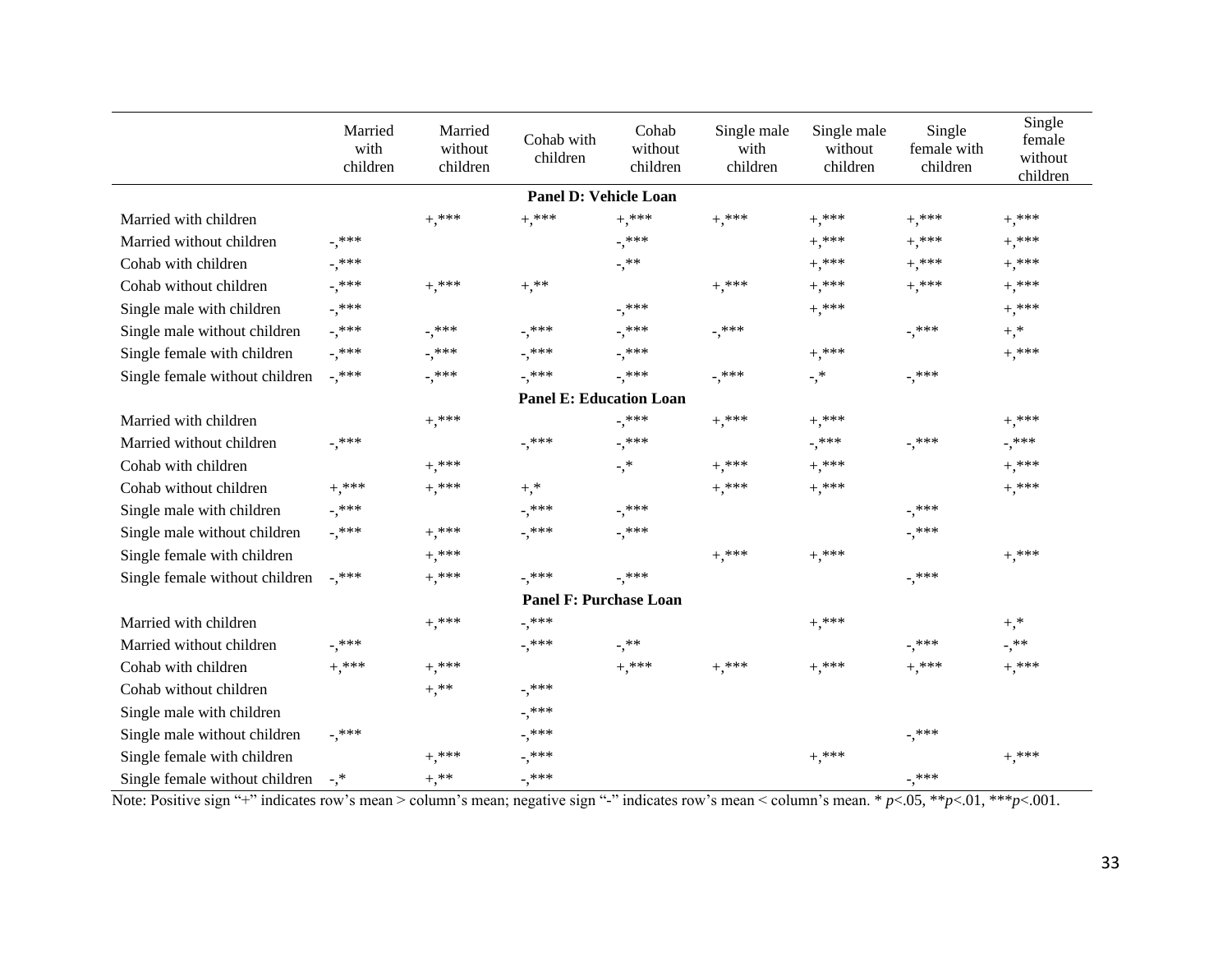|                                | Married<br>with<br>children | Married<br>without<br>children | Cohab with<br>children                           | Cohab<br>without<br>children | Single male<br>with<br>children | Single male<br>without<br>children | Single<br>female with<br>children | Single<br>female<br>without<br>children |
|--------------------------------|-----------------------------|--------------------------------|--------------------------------------------------|------------------------------|---------------------------------|------------------------------------|-----------------------------------|-----------------------------------------|
|                                |                             |                                | Panel A: Debt to Income Ratio over 40%           |                              |                                 |                                    |                                   |                                         |
| Married with children          |                             | $+,***$                        |                                                  |                              |                                 |                                    | $^{-,***}$                        | -,*                                     |
| Married without children       | $-$ ,***                    |                                |                                                  |                              | $^{-,***}$                      | $^{-,***}$                         | -,***                             | $^{-,***}$                              |
| Cohab with children            |                             |                                |                                                  |                              |                                 |                                    | $^{-,***}$                        | $-$ ,*                                  |
| Cohab without children         |                             |                                |                                                  |                              |                                 |                                    | $^{-,***}$                        |                                         |
| Single male with children      |                             | $+,***$                        |                                                  |                              |                                 |                                    |                                   |                                         |
| Single male without children   |                             | $+,***$                        |                                                  |                              |                                 |                                    | $-$ , $**$                        |                                         |
| Single female with children    | $+,***$                     | $+,***$                        | $+,***$                                          | $+,***$                      |                                 | $+,$ **                            |                                   | $+,$ **                                 |
| Single female without children | $+,^*$                      | $+,***$                        | $+,^*$                                           |                              |                                 |                                    | $-$ , $**$                        |                                         |
|                                |                             |                                | Panel B: Debt Payment being 60 or more Days Late |                              |                                 |                                    |                                   |                                         |
| Married with children          |                             | $+$ ,***                       | $^{-,***}$                                       |                              |                                 | $+,$ **                            | $^{-},$ ***                       | $+,***$                                 |
| Married without children       | $^{-,***}$                  |                                | $^{-,***}$                                       | -,***                        | $^{-,***}$                      | $^{-,***}$                         | $^{-,***}$                        | $^{-,***}$                              |
| Cohab with children            | $+,***$                     | $+,***$                        |                                                  | $+$ ,***                     | $+,^*$                          | $+,***$                            |                                   | $+,***$                                 |
| Cohab without children         |                             | $+,***$                        | -,***                                            |                              |                                 |                                    | $^{-,***}$                        | $+,^*$                                  |
| Single male with children      |                             | $+,***$                        | $\cdot$ ,*                                       |                              |                                 | $+,$ **                            | -,**                              | $+,$ **                                 |
| Single male without children   | $^{-, **}$                  | $+,***$                        | $^{-,***}$                                       |                              | $^{-,**}$                       |                                    | $^{-,***}$                        |                                         |
| Single female with children    | $+,***$                     | $+,***$                        |                                                  | $^{+,***}$                   | $+,$ **                         | $+,***$                            |                                   | $+,***$                                 |
| Single female without children | $^{-,***}$                  | $+,***$                        | -,***                                            | $\overline{\phantom{a}}$ ,*  | -,**                            |                                    | -,***                             |                                         |

Table 2: One-way ANOVA Tukey Test Results of Debt Burden by Family Type

Note: Positive sign "+" indicates row's mean > column's mean; negative sign "-" indicates row's mean < column's mean. \* *p*<.05, \*\**p*<.01, \*\*\**p*<.001.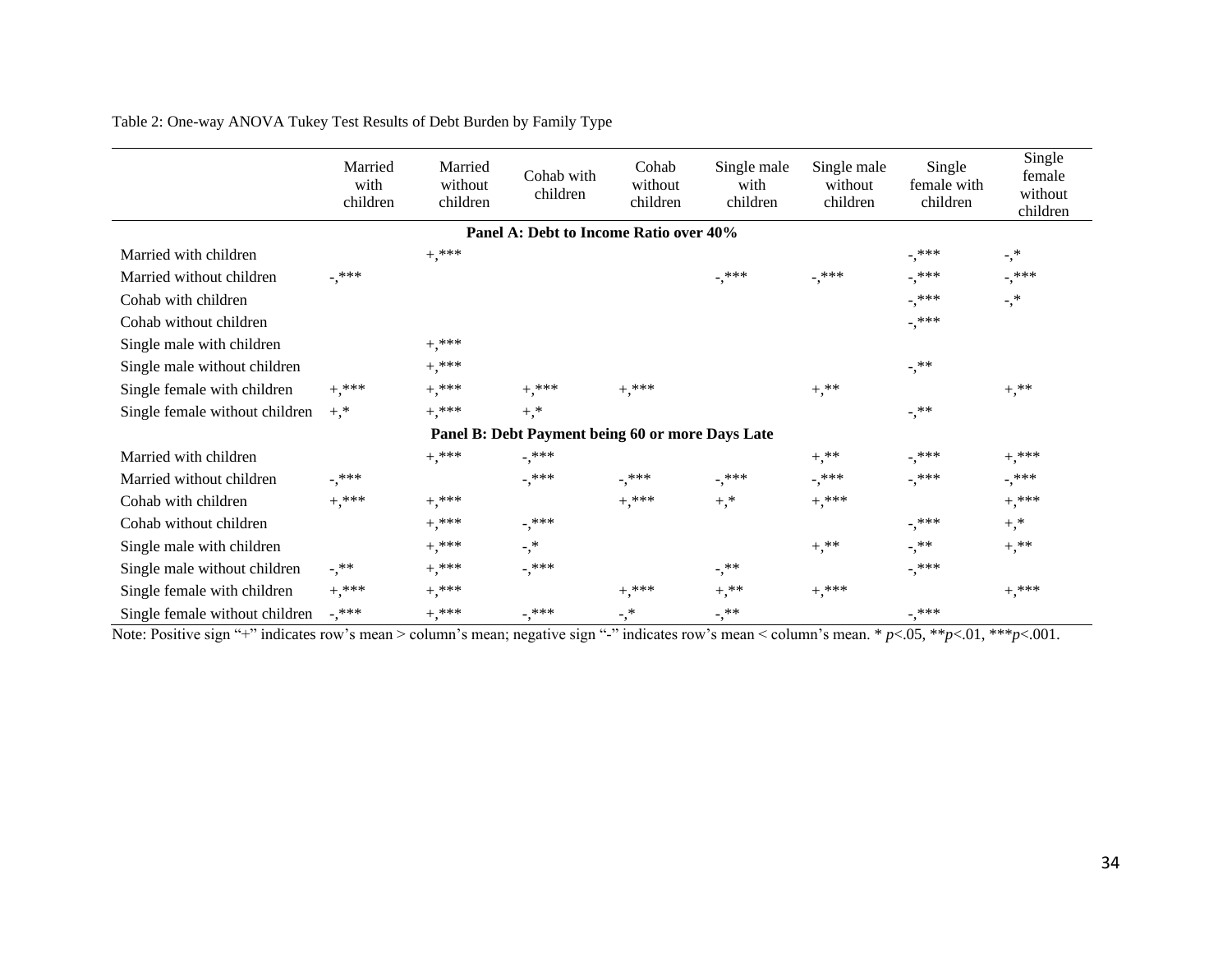|                                                                          | Any Debt    |       | Mortgage       |       | Credit Card |       | Vehicle Loan |       | <b>Education Loan</b> |        | Purchase Loan |       |
|--------------------------------------------------------------------------|-------------|-------|----------------|-------|-------------|-------|--------------|-------|-----------------------|--------|---------------|-------|
| Parameter                                                                | Coef.       | Odds  | Coef.          | Odds  | Coef.       | Odds  | Coef.        | Odds  | Coef.                 | Odds   | Coef.         | Odds  |
|                                                                          |             | ratio |                | ratio |             | ratio |              | ratio |                       | ratio  |               | ratio |
| Intercept                                                                | $1.786***$  |       | $1.533***$     |       | $-1.170***$ |       | $-0.424*$    |       | 0.531                 |        | $-0.222$      |       |
| Age                                                                      | $-0.031***$ | 0.969 | $0.010***$     | 1.010 | $-0.007*$   | 0.993 | $-0.021***$  | 0.979 | $-0.062***$           | 0.940  | $-0.020***$   | 0.980 |
| Level of education (reference category= less than a high school diploma) |             |       |                |       |             |       |              |       |                       |        |               |       |
| High school dip./GED                                                     | $-0.058$    | 0.944 | 0.218          | 1.244 | 0.115       | 1.122 | $-0.046$     | 0.955 | $0.915***$            | 2.497  | $-0.007$      | 0.993 |
| Some college                                                             | $0.608***$  | 1.837 | $0.390*$       | 1.478 | $0.403**$   | 1.496 | 0.182        | 1.200 | $2.266***$            | 9.641  | 0.191         | 1.210 |
| Bachelor's degree                                                        | $0.515***$  | 1.674 | $0.462**$      | 1.587 | 0.081       | 1.084 | $-0.148$     | 0.862 | $2.529***$            | 12.541 | $-0.118$      | 0.889 |
| Graduate/professional<br>degree                                          | $0.330*$    | 1.391 | $0.382*$       | 1.465 | $-0.265$    | 0.767 | $-0.274$     | 0.760 | 2.947***              | 19.049 | 0.044         | 1.045 |
| Employment status (reference category= other groups not working)         |             |       |                |       |             |       |              |       |                       |        |               |       |
| Work for someone else                                                    | $0.837***$  | 2.309 | $0.251*$       | 1.285 | $0.678***$  | 1.970 | $0.629***$   | 1.876 | 0.234                 | 1.264  | 0.207         | 1.230 |
| Self-employed                                                            | $0.622***$  | 1.863 | 0.159          | 1.172 | $0.573***$  | 1.774 | 0.226        | 1.254 | $-0.072$              | 0.931  | 0.082         | 1.085 |
| Retired/disabled                                                         | 0.082       | 1.085 | $-0.378*$      | 0.685 | 0.124       | 1.132 | 0.083        | 1.087 | $-0.310$              | 0.733  | $-0.023$      | 0.977 |
| Risk tolerance (reference category= no)                                  |             |       |                |       |             |       |              |       |                       |        |               |       |
| Higher than average                                                      | $-0.113$    | 0.893 | 0.013          | 1.013 | $-0.163$    | 0.850 | $-0.244*$    | 0.783 | $-0.120$              | 0.887  | $-0.138$      | 0.871 |
| Average                                                                  | 0.009       | 1.009 | $-0.019$       | 0.981 | $-0.029$    | 0.971 | 0.005        | 1.005 | 0.057                 | 1.059  | $-0.096$      | 0.908 |
| Health status(reference category= poor)                                  |             |       |                |       |             |       |              |       |                       |        |               |       |
| Excellent                                                                | $-0.315$    | 0.730 | $-0.098$       | 0.906 | $-0.044$    | 0.957 | $-0.244$     | 0.783 | $-0.756***$           | 0.470  | $-0.850***$   | 0.427 |
| Good                                                                     | $-0.111$    | 0.895 | $-0.053$       | 0.948 | 0.153       | 1.165 | $-0.155$     | 0.856 | $-0.672**$            | 0.511  | $-0.631**$    | 0.532 |
| Fair                                                                     | $-0.169$    | 0.845 | $-0.192$       | 0.825 | 0.081       | 1.084 | $-0.345$     | 0.708 | $-0.562*$             | 0.570  | $-0.304$      | 0.738 |
| Expected to receive heritage                                             | $-0.016$    | 0.984 | $-0.006$       | 0.994 | 0.026       | 1.026 | $-0.071$     | 0.931 | $-0.051$              | 0.950  | $-0.088$      | 0.916 |
| Financial planning horizon (reference category= within next year)        |             |       |                |       |             |       |              |       |                       |        |               |       |
| Next few years                                                           | $-0.028$    | 0.972 | $0.185*$       | 1.203 | 0.027       | 1.027 | $-0.041$     | 0.960 | $-0.209*$             | 0.811  | $-0.092$      | 0.912 |
| Next 5-10 years                                                          | $-0.311**$  | 0.733 | $0.214*$       | 1.238 | $-0.295$    | 0.745 | $-0.080$     | 0.923 | $-0.385***$           | 0.680  | $-0.341*$     | 0.711 |
| Longer than 10 years                                                     | $-0.477***$ | 0.621 | $0.381***$     | 1.464 | $-0.446***$ | 0.640 | $-0.207$     | 0.813 | $-0.384**$            | 0.681  | $-0.284$      | 0.753 |
| Race (reference category= white)                                         |             |       |                |       |             |       |              |       |                       |        |               |       |
| <b>Black</b>                                                             | $0.289*$    | 1.335 | $-0.185$       | 0.831 | $0.357***$  | 1.429 | $0.223*$     | 1.250 | $0.537***$            | 1.711  | $-0.181$      | 0.834 |
| Hispanic                                                                 | $-0.092$    | 0.912 | $-0.307*$      | 0.736 | $0.364***$  | 1.439 | $-0.102$     | 0.903 | $-0.184$              | 0.832  | $-0.276$      | 0.759 |
| Other                                                                    | $-0.240$    | 0.787 | $-0.357*$      | 0.700 | $-0.002$    | 0.998 | $-0.198$     | 0.820 | $-0.435*$             | 0.647  | $-0.495$      | 0.610 |
| Homeownership                                                            | $1.162***$  | 3.196 | $\overline{a}$ |       | $0.399***$  | 1.490 | $0.421***$   | 1.523 | $-0.241*$             | 0.786  | $0.127*$      | 1.135 |
| Family type (reference category= married with children)                  |             |       |                |       |             |       |              |       |                       |        |               |       |
| Married without children                                                 | $-0.712***$ | 0.491 | $-0.636***$    | 0.530 | $-0.336***$ | 0.715 | $-0.233*$    | 0.792 | $-0.482***$           | 0.618  | $-0.259$      | 0.772 |
| Cohabit with children                                                    | $-0.839***$ | 0.432 | $-1.162***$    | 0.313 | $-0.352*$   | 0.703 | $-0.464**$   | 0.629 | $-0.256$              | 0.774  | 0.103         | 1.108 |
| Cohabit without children                                                 | $-0.479*$   | 0.619 | $-0.981***$    | 0.375 | 0.142       | 1.153 | $-0.165$     | 0.848 | $-0.143$              | 0.867  | $-0.351$      | 0.704 |

# Table 3: Binary Logistic Analysis of Debt (Reference Category= No)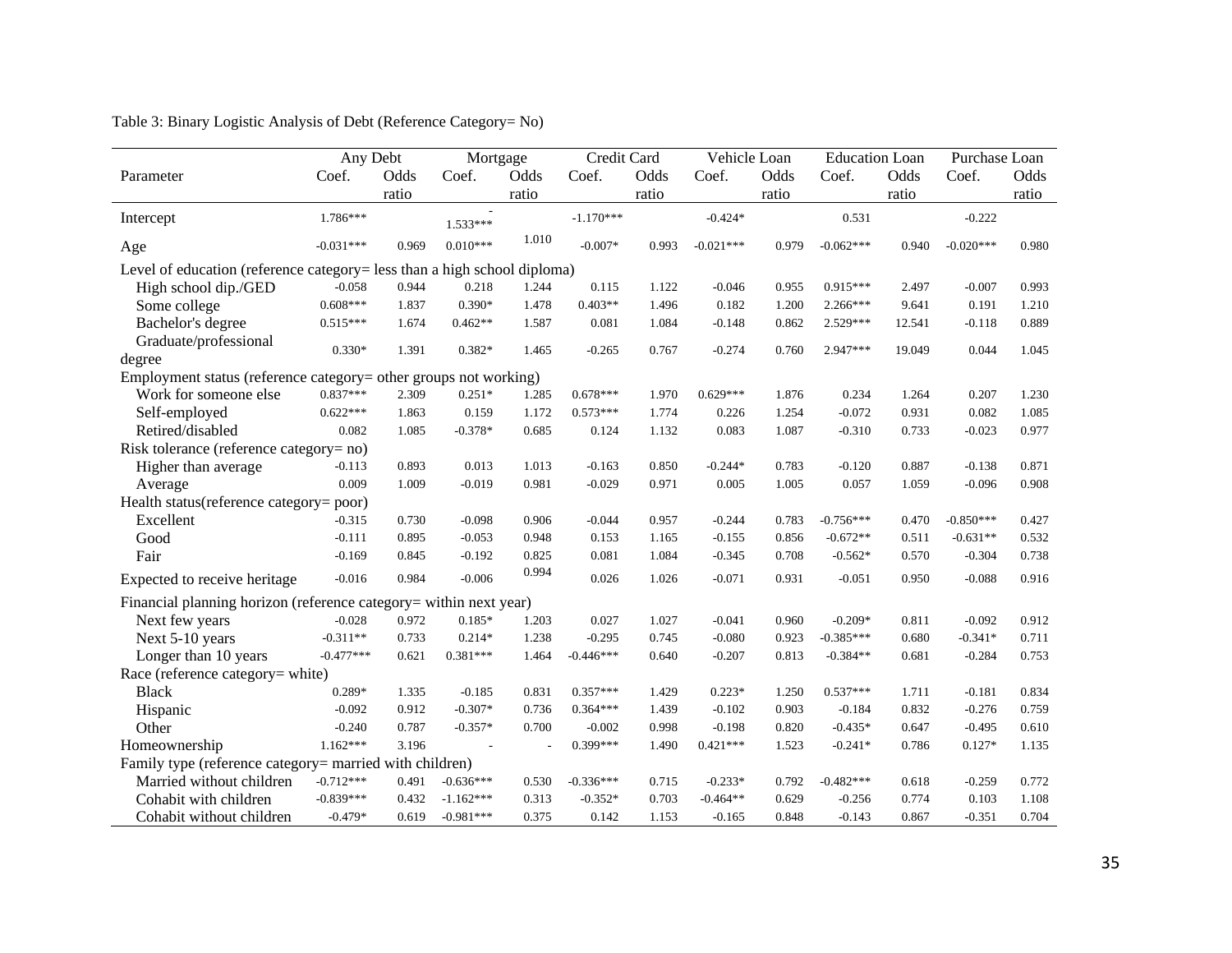| Single male with children                 | $-0.101$    | 0.904 | $-0.159$    | 0.853 | $-0.459*$   | 0.632 | $-0.253$    | 0.776 | $-0.588$    | 0.555 | $-0.203$  | 0.816 |
|-------------------------------------------|-------------|-------|-------------|-------|-------------|-------|-------------|-------|-------------|-------|-----------|-------|
| Single male without<br>children           | $-1.095***$ | 0.335 | $-1.294***$ | 0.274 | $-0.425***$ | 0.654 | $-0.801***$ | 0.449 | $-0.933***$ | 0.393 | $-0.427*$ | 0.652 |
| Single female with<br>children            | $-0.284$    | 0.753 | $-0.788***$ | 0.455 | $-0.103$    | 0.902 | $-0.445***$ | 0.641 | 0.187       | 1.206 | $-0.106$  | 0.899 |
| Single female without<br>children         | $-0.621***$ | 0.537 | $-0.906***$ | 0.404 | 0.059       | 1.061 | $-0.801***$ | 0.449 | $-0.395**$  | 0.674 | $-0.189$  | 0.828 |
| Income (reference category= 1st quartile) |             |       |             |       |             |       |             |       |             |       |           |       |
| 2nd quartile                              | $0.561***$  | 1.752 | $0.689***$  | 1.992 | $0.673***$  | l.960 | $0.711***$  | 2.036 | 0.142       | 1.153 | 0.042     | 1.043 |
| 3rd quartile                              | $0.910***$  | 2.484 | $0.251***$  | 3.494 | $0.854***$  | 2.349 | $1.042***$  | 2.835 | 0.205       | 1.228 | $-0.054$  | 0.947 |
| 4th quartile                              | $0.604***$  | .829  | $.659***$   | 5.256 | $0.626***$  | 1.870 | $.168***$   | 3.216 | 0.027       | 1.027 | $-0.420*$ | 0.657 |

Note: analysis of Survey of Consumer Finances 2016. \**p*<.05, \*\**p*<.01, \*\*\**p*<.001.